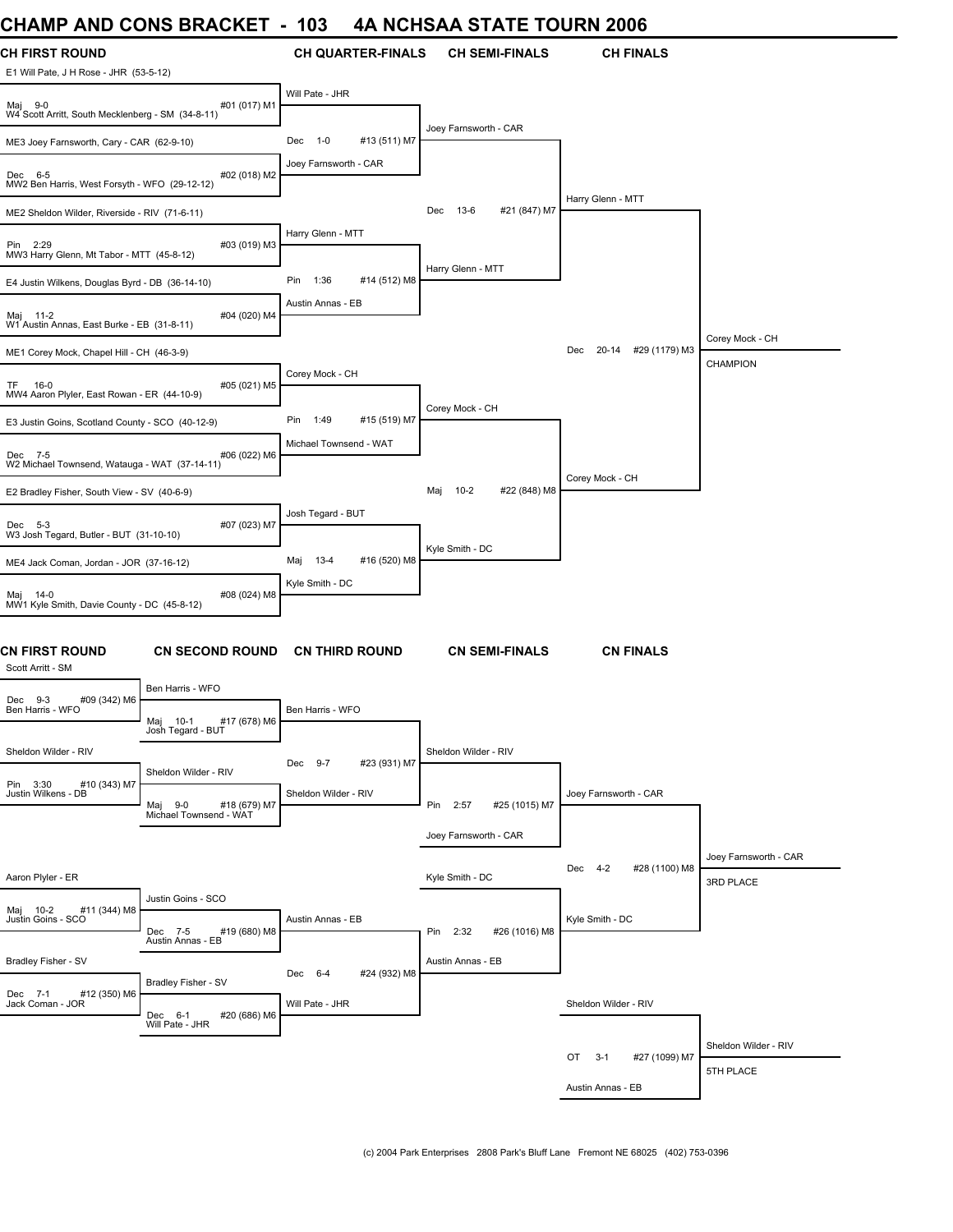# **CHAMP AND CONS BRACKET - 112 4A NCHSAA STATE TOURN 2006**

| UNAIVIM AINU UUNJ DRAUNET                                        |                                                   | - 114                 |                          | 4A NGHSAA STATE TOURN 2006     |                                 |                      |
|------------------------------------------------------------------|---------------------------------------------------|-----------------------|--------------------------|--------------------------------|---------------------------------|----------------------|
| <b>CH FIRST ROUND</b>                                            |                                                   |                       | <b>CH QUARTER-FINALS</b> | <b>CH SEMI-FINALS</b>          | <b>CH FINALS</b>                |                      |
| W1 Travis Coffey, Watauga - WAT (46-1-11)                        |                                                   |                       |                          |                                |                                 |                      |
| TF<br>$20-1$<br>ME4 Daniel Pipkin, West Johnston - WJ (41-15-10) | #01 (041) M1                                      | Travis Coffey - WAT   |                          |                                |                                 |                      |
| MW3 Jacob Hill, South Rowan - SR (47-9-11)                       |                                                   | Dec 8-1               | #13 (527) M7             | Travis Coffey - WAT            |                                 |                      |
| Dec 5-3<br>E2 J Wagner, Laney High - LAN (54-8-10)               | #02 (042) M2                                      | J Wagner - LAN        |                          |                                |                                 |                      |
| MW2 Russell Hilton, Davie County - DC (54-6-12)                  |                                                   |                       |                          | #21 (855) M7<br>Pin<br>3:05    | Travis Coffey - WAT             |                      |
| Dec 4-0<br>E3 John Thomas, New Hanover - NH (53-10-11)           | #03 (043) M3                                      | Russell Hilton - DC   |                          |                                |                                 |                      |
| W4 Bryan Davis, East Gaston - EG (34-30-10)                      |                                                   | Pin<br>5:22           | #14 (528) M8             | Zachary Pierce - RIV           |                                 |                      |
| Maj 11-2<br>ME1 Zachary Pierce, Riverside - RIV (63-3-11)        | #04 (044) M4                                      | Zachary Pierce - RIV  |                          |                                |                                 |                      |
| MW1 Brandon Davis, Page - PAG (29-1-11)                          |                                                   |                       |                          |                                | $3 - 1$<br>#29 (1182) M3<br>Dec | Travis Coffey - WAT  |
|                                                                  |                                                   | Brandon Davis - PAG   |                          |                                |                                 | <b>CHAMPION</b>      |
| Maj 15-6<br>E4 Cameron Carter, New Bern - NB (30-18-10)          | #05 (045) M5                                      |                       |                          | Brandon Davis - PAG            |                                 |                      |
| ME3 Jared Abbott, Cary - CAR (31-14-10)                          |                                                   | 4:35<br>Pin           | #15 (535) M7             |                                |                                 |                      |
| Maj 14-5<br>W2 Yue Her, Freedom - FRE (42-10-11)                 | #06 (046) M6                                      | Yue Her - FRE         |                          |                                |                                 |                      |
| ME2 Richard Coakley, Leesville Road - LRD (53-21-10)             |                                                   |                       |                          | #22 (856) M8<br>$3 - 2$<br>Dec | Brandon Davis - PAG             |                      |
| Dec 5-4<br>W3 Robbie Miller, Butler - BUT (26-12-12)             | #07 (047) M7                                      | Richard Coakley - LRD |                          |                                |                                 |                      |
| MW4 Joey Smith, West Forsyth - WFO (49-13-11)                    |                                                   | Pin<br>2:50           | #16 (536) M8             | Manuel Ramirez - JB            |                                 |                      |
| Maj 13-3<br>E1 Manuel Ramirez, Jack Britt - JB (48-7-11)         | #08 (048) M8                                      | Manuel Ramirez - JB   |                          |                                |                                 |                      |
| <b>CN FIRST ROUND</b><br>Daniel Pipkin - WJ                      | <b>CN SECOND ROUND</b>                            |                       | <b>CN THIRD ROUND</b>    | <b>CN SEMI-FINALS</b>          | <b>CN FINALS</b>                |                      |
| #09 (351) M7<br>Dec 9-5                                          | Jacob Hill - SR                                   |                       |                          |                                |                                 |                      |
| Jacob Hill - SR                                                  | Pin 1:19<br>#17 (687) M7<br>Richard Coakley - LRD | Richard Coakley - LRD |                          |                                |                                 |                      |
| John Thomas - NH                                                 |                                                   | Pin<br>4:37           | #23 (939) M7             | Yue Her - FRE                  |                                 |                      |
| Pin 4:23<br>#10 (352) M8<br>Bryan Davis - EG                     | Bryan Davis - EG<br>Dec 5-1<br>#18 (688) M8       | Yue Her - FRE         |                          | 26-16<br>#25 (1023) M7<br>Maj  | Zachary Pierce - RIV            |                      |
|                                                                  | Yue Her - FRE                                     |                       |                          | Zachary Pierce - RIV           |                                 |                      |
|                                                                  |                                                   |                       |                          |                                |                                 | Zachary Pierce - RIV |
| Cameron Carter - NB                                              |                                                   |                       |                          | Manuel Ramirez - JB            | $6 - 3$<br>#28 (1108) M8<br>Dec | 3RD PLACE            |
| OT 3-2<br>#11 (358) M6<br>Jared Abbott - CAR                     | Cameron Carter - NB                               | Russell Hilton - DC   |                          |                                | Russell Hilton - DC             |                      |
|                                                                  | #19 (694) M6<br>Maj 8-0<br>Russell Hilton - DC    |                       |                          | Dec 1-0<br>#26 (1024) M8       |                                 |                      |
| Robbie Miller - BUT                                              |                                                   | Dec 1-0               | #24 (940) M8             | Russell Hilton - DC            |                                 |                      |
| #12 (359) M7<br>Dec 4-0<br>Joey Smith - WFO                      | Joey Smith - WFO<br>Dec 7-1<br>#20 (695) M7       | J Wagner - LAN        |                          |                                | Yue Her - FRE                   |                      |
|                                                                  | J Wagner - LAN                                    |                       |                          |                                |                                 | Manuel Ramirez - JB  |
|                                                                  |                                                   |                       |                          |                                | Dec 10-7<br>#27 (1107) M7       | 5TH PLACE            |
|                                                                  |                                                   |                       |                          |                                | Manuel Ramirez - JB             |                      |
|                                                                  |                                                   |                       |                          |                                |                                 |                      |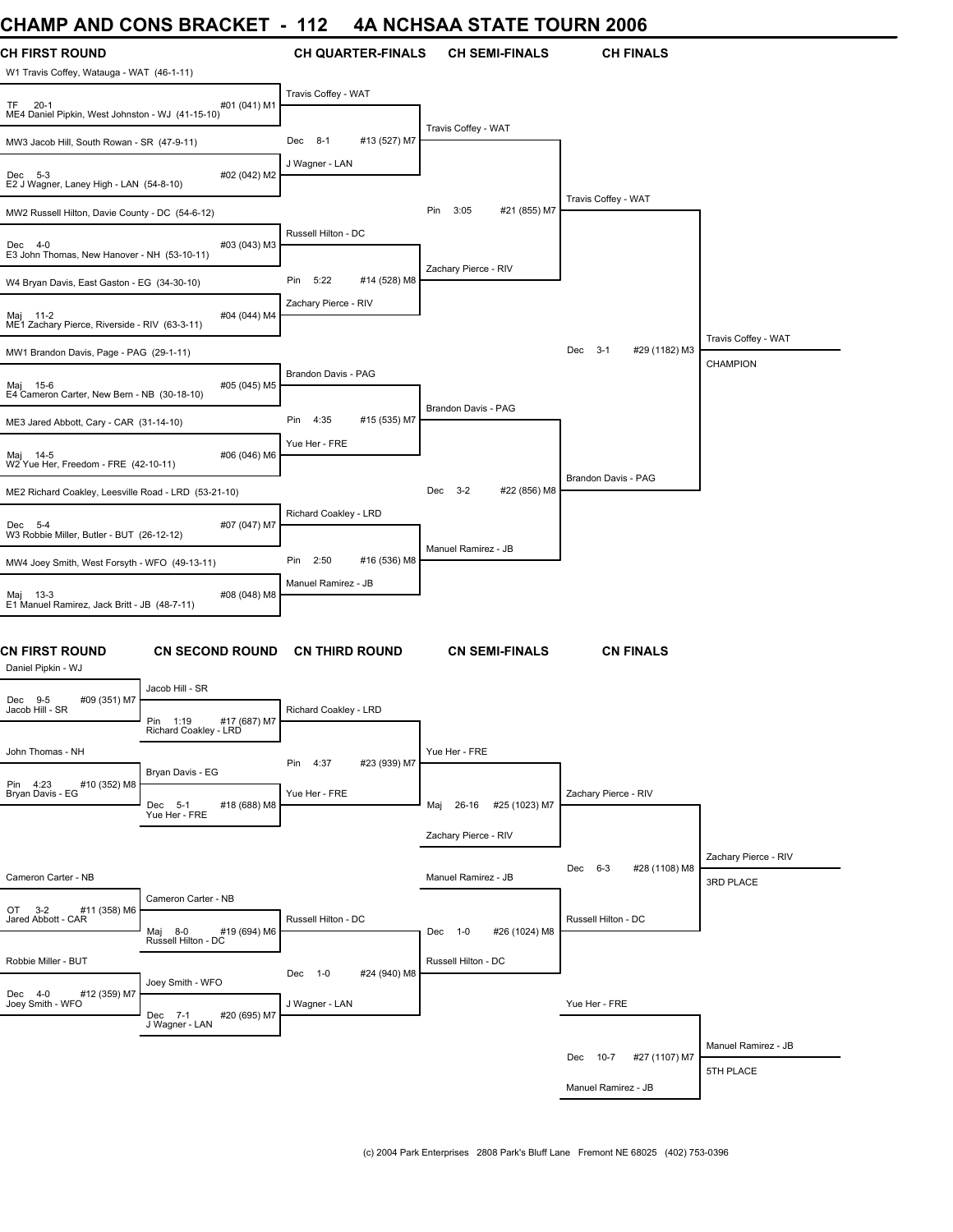# **CHAMP AND CONS BRACKET - 119 4A NCHSAA STATE TOURN 2006**

| ᄓᇅᇅ                                                                 | <b>AIND ANIA PINANNET</b>                                        | ט ו                                               | <del>I</del> A NUHUAA JIATE TUUNN 2000 |                                 |                                         |
|---------------------------------------------------------------------|------------------------------------------------------------------|---------------------------------------------------|----------------------------------------|---------------------------------|-----------------------------------------|
| <b>CH FIRST ROUND</b><br>W1 Jared Grigg, East Gaston - EG (45-7-11) |                                                                  | <b>CH QUARTER-FINALS</b>                          | <b>CH SEMI-FINALS</b>                  | <b>CH FINALS</b>                |                                         |
| Dec 7-4<br>E4 Tommy Ransdell, Pinecrest - PIN (41-10-12)            | #01 (065) M1                                                     | Tommy Ransdell - PIN                              |                                        |                                 |                                         |
| ME3 Scott Norris, Green Hope - GH (44-6-10)                         |                                                                  | 11-3<br>#13 (543) M7<br>Maj                       | Tommy Ransdell - PIN                   |                                 |                                         |
| OT<br>7-6<br>MW2 Daniel Camacho, Central Cabarrus - CC (47-6-11)    | #02 (066) M2                                                     | Daniel Camacho - CC                               |                                        |                                 |                                         |
| ME2 Billy Wood, Jordan - JOR (13-7-12)                              |                                                                  |                                                   | $1 - 0$<br>#21 (863) M7<br>Dec         | Tommy Ransdell - PIN            |                                         |
| Pin 3:12<br>MW3 David Hiatt, Grimsley - GRM (41-12-12)              | #03 (067) M3                                                     | David Hiatt - GRM                                 |                                        |                                 |                                         |
| W4 Alex Adelman, Myers Park - MP (41-12-11)                         |                                                                  | 12-4<br>#14 (544) M8<br>Maj                       | Alex Adelman - MP                      |                                 |                                         |
| OT 5-4<br>E1 Ben Bergeron, Laney High - LAN (50-6-12)               | #04 (068) M4                                                     | Alex Adelman - MP                                 |                                        |                                 |                                         |
| ME1 Dorian Monds, Riverside - RIV (57-14-11)                        |                                                                  |                                                   |                                        | $4 - 2$<br>#29 (1185) M3<br>Dec | Matthew Moretz - WAT<br><b>CHAMPION</b> |
| Pin 3:05<br>MW4 Stephen Pinder, Hopewell - HOP (54-14-12)           | #05 (069) M5                                                     | Dorian Monds - RIV                                |                                        |                                 |                                         |
| E3 David Milbern, Terry Sanford - TS (32-14-9)                      |                                                                  | 16-3<br>#15 (551) M7<br>Maj                       | Matthew Moretz - WAT                   |                                 |                                         |
| Pin 3:20<br>W2 Matthew Moretz, Watauga - WAT (48-3-11)              | #06 (070) M6                                                     | Matthew Moretz - WAT                              |                                        |                                 |                                         |
| E2 Jordan Alfaro, Jack Britt - JB (50-8-11)                         |                                                                  |                                                   | $8 - 4$<br>#22 (864) M8<br>Dec         | Matthew Moretz - WAT            |                                         |
| Dec 3-1<br>W3 Kase Graham, Providence - PRO (37-5-12)               | #07 (071) M7                                                     | Kase Graham - PRO                                 |                                        |                                 |                                         |
| ME4 AJ Harmon, Middle Creek - MC (19-9-12)                          |                                                                  | Dec 7-4<br>#16 (552) M8                           | Adam Mcilwain - DC                     |                                 |                                         |
| Dec 8-4<br>MW1 Adam Mcilwain, Davie County - DC (49-10-11)          | #08 (072) M8                                                     | Adam Mcilwain - DC                                |                                        |                                 |                                         |
| CN FIRST ROUND<br>Jared Grigg - EG                                  | <b>CN SECOND ROUND</b>                                           | <b>CN THIRD ROUND</b>                             | <b>CN SEMI-FINALS</b>                  | <b>CN FINALS</b>                |                                         |
| Dec 6-2<br>#09 (360) M8<br>Scott Norris - GH                        | Jared Grigg - EG<br>#17 (696) M8<br>Dec 7-5<br>Kase Graham - PRO | Jared Grigg - EG                                  |                                        |                                 |                                         |
| Billy Wood - JOR                                                    |                                                                  |                                                   | Jared Grigg - EG                       |                                 |                                         |
| Pin 0:59<br>#10 (366) M6<br>Ben Bergeron - LAN                      | Ben Bergeron - LAN                                               | #23 (947) M7<br>11-3<br>Maj<br>Dorian Monds - RIV |                                        | Jared Grigg - EG                |                                         |
|                                                                     | Dec 4-2<br>#18 (702) M6<br>Dorian Monds - RIV                    |                                                   | TF.<br>$16-1$<br>#25 (1031) M7         |                                 |                                         |
|                                                                     |                                                                  |                                                   | Alex Adelman - MP                      |                                 | Jordan Alfaro - JB                      |
| Stephen Pinder - HOP                                                |                                                                  |                                                   | Adam Mcilwain - DC                     | OT<br>7-6<br>#28 (1116) M8      | 3RD PLACE                               |
| Pin 3:34<br>#11 (367) M7<br>David Milbern - TS                      | David Milbern - TS<br>#19 (703) M7<br>Dec 8-4                    | David Milbern - TS                                | #26 (1032) M8<br>Forf 0:00             | Jordan Alfaro - JB              |                                         |
| Jordan Alfaro - JB                                                  | David Hiatt - GRM                                                |                                                   | Jordan Alfaro - JB                     |                                 |                                         |
|                                                                     | Jordan Alfaro - JB                                               | Pin 1:56<br>#24 (948) M8                          |                                        |                                 |                                         |
| Pin 3:35<br>#12 (368) M8<br>AJ Harmon - MC                          | Forf 0:00<br>#20 (704) M8                                        | Jordan Alfaro - JB                                |                                        | Alex Adelman - MP               |                                         |
|                                                                     | Daniel Camacho - CC                                              |                                                   |                                        |                                 | Alex Adelman - MP                       |
|                                                                     |                                                                  |                                                   |                                        | Forf 0:00<br>#27 (1115) M7      | 5TH PLACE                               |
|                                                                     |                                                                  |                                                   |                                        | Adam Mcilwain - DC              |                                         |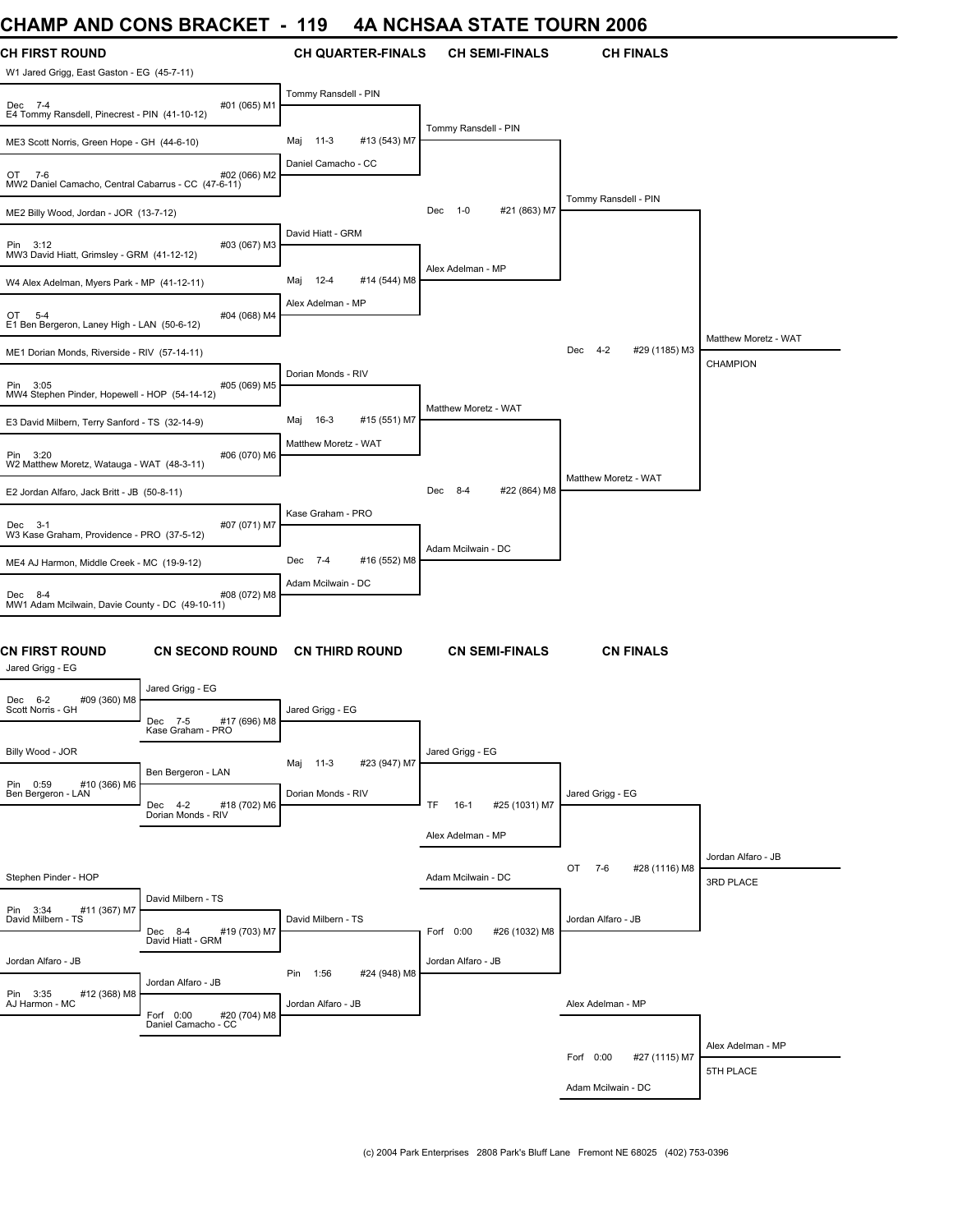# **CHAMP AND CONS BRACKET - 125 4A NCHSAA STATE TOURN 2006**

| UMANIP AND UUNG BRAUNET                                             |                                                   | ำ∠๖<br>$\sim$          |                          |                        |               | 4A NUMJAA JIAIE IUUKN 2006 |                                 |
|---------------------------------------------------------------------|---------------------------------------------------|------------------------|--------------------------|------------------------|---------------|----------------------------|---------------------------------|
| CH FIRST ROUND<br>ME1 Billy Edwards, Leesville Road - LRD (69-6-11) |                                                   |                        | <b>CH QUARTER-FINALS</b> | <b>CH SEMI-FINALS</b>  |               | <b>CH FINALS</b>           |                                 |
| Pin 0:55<br>MW4 Philp Tilley, South Rowan - SR (35-20-10)           | #01 (089) M1                                      | Billy Edwards - LRD    |                          |                        |               |                            |                                 |
| E3 Nate Banks, J H Rose - JHR (47-11-12)                            |                                                   | Pin<br>5:44            | #13 (559) M7             | Billy Edwards - LRD    |               |                            |                                 |
| Dec 7-5<br>W2 John Keefe, Reynolds, Ac - ACR (36-13-12)             | #02 (090) M2                                      | Nate Banks - JHR       |                          |                        |               |                            |                                 |
| E2 Eric Jackson, Jack Britt - JB (49-12-12)                         |                                                   |                        |                          | Dec 9-8                | #21 (870) M6  | Brody Essick - NDA         |                                 |
| Pin 5:40<br>W3 Dustin Potter, South Caldwell - SC (33-15-10)        | #03 (091) M3                                      | Dustin Potter - SC     |                          |                        |               |                            |                                 |
| ME4 Chris Andre, Green Hope - GH (50-6-12)                          |                                                   | Pin 5:44               | #14 (560) M8             | Brody Essick - NDA     |               |                            |                                 |
| OT 8-6<br>MW1 Brody Essick, North Davidson - NDA (55-1-12)          | #04 (092) M4                                      | Brody Essick - NDA     |                          |                        |               |                            |                                 |
| E1 Mitchell Johnson, Scotland County - SCO (49-3-12)                |                                                   |                        |                          |                        |               | OT<br>12-10 #29 (1188) M3  | Mitchell Johnson - SCO          |
| Pin 4:32<br>W4 Kyle Benson, East Burke - EB (33-8-10)               | #05 (093) M5                                      | Mitchell Johnson - SCO |                          |                        |               |                            | <b>CHAMPION</b>                 |
| MW3 Trent Madden, Jay Robinson - JR (43-12-11)                      |                                                   | Pin<br>5:20            | #15 (566) M6             | Mitchell Johnson - SCO |               |                            |                                 |
| Pin 2:57<br>ME2 Demario Leathers, Northern Durham - ND (51-7-10)    | #06 (094) M6                                      | Demario Leathers - ND  |                          |                        |               |                            |                                 |
| MW2 Walt Cutts, Northwest Guilford - NWG (47-9-11)                  |                                                   |                        |                          | Dec 5-2                | #22 (871) M7  | Mitchell Johnson - SCO     |                                 |
| Dec 5-3<br>ME3 Justin Koren, Cary - CAR (65-7-10)                   | #07 (095) M7                                      | Justin Koren - CAR     |                          |                        |               |                            |                                 |
| E4 Andrew Sibak, Seventy First - 71 (38-13-11)                      |                                                   | Dec 12-5               | #16 (567) M7             | Justin Koren - CAR     |               |                            |                                 |
| TF 17-2<br>W1 Savva Kostis, Watauga - WAT (42-9-10)                 | #08 (096) M8                                      | Savva Kostis - WAT     |                          |                        |               |                            |                                 |
| CN FIRST ROUND<br>Philp Tilley - SR                                 | CN SECOND ROUND CN THIRD ROUND                    |                        |                          | <b>CN SEMI-FINALS</b>  |               | <b>CN FINALS</b>           |                                 |
| #09 (374) M6<br>Maj 9-0                                             | John Keefe - ACR                                  |                        |                          |                        |               |                            |                                 |
| John Keefe - ACR                                                    | Dec 10-6<br>#17 (710) M6<br>Savva Kostis - WAT    | Savva Kostis - WAT     |                          |                        |               |                            |                                 |
| Eric Jackson - JB                                                   | Chris Andre - GH                                  | Dec 4-2                | #23 (954) M6             | Demario Leathers - ND  |               |                            |                                 |
| OT 1-0<br>#10 (375) M7<br>Chris Andre - GH                          | #18 (711) M7<br>Maj 10-1<br>Demario Leathers - ND | Demario Leathers - ND  |                          | Dec 4-2                | #25 (1038) M6 | Demario Leathers - ND      |                                 |
|                                                                     |                                                   |                        |                          | Billy Edwards - LRD    |               |                            |                                 |
| Kyle Benson - EB                                                    |                                                   |                        |                          | Justin Koren - CAR     |               | #28 (1123) M7<br>Dec 7-2   | Justin Koren - CAR<br>3RD PLACE |
| #11 (376) M8<br>Dec 8-1<br>Trent Madden - JR                        | Kyle Benson - EB<br>Dec 6-2<br>#19 (712) M8       | Kyle Benson - EB       |                          | Dec 4-1                | #26 (1039) M7 | Justin Koren - CAR         |                                 |
| Walt Cutts - NWG                                                    | Dustin Potter - SC                                |                        |                          | Kyle Benson - EB       |               |                            |                                 |
|                                                                     | Walt Cutts - NWG                                  | Dec 8-5                | #24 (955) M7             |                        |               |                            |                                 |
| Dec 5-1<br>#12 (382) M6<br>Andrew Sibak - 71                        | Dec 5-3<br>#20 (718) M6                           | Walt Cutts - NWG       |                          |                        |               | Billy Edwards - LRD        |                                 |
|                                                                     | Nate Banks - JHR                                  |                        |                          |                        |               |                            | Billy Edwards - LRD             |
|                                                                     |                                                   |                        |                          |                        |               | #27 (1122) M6<br>Pin 2:23  | 5TH PLACE                       |
|                                                                     |                                                   |                        |                          |                        |               | Kyle Benson - EB           |                                 |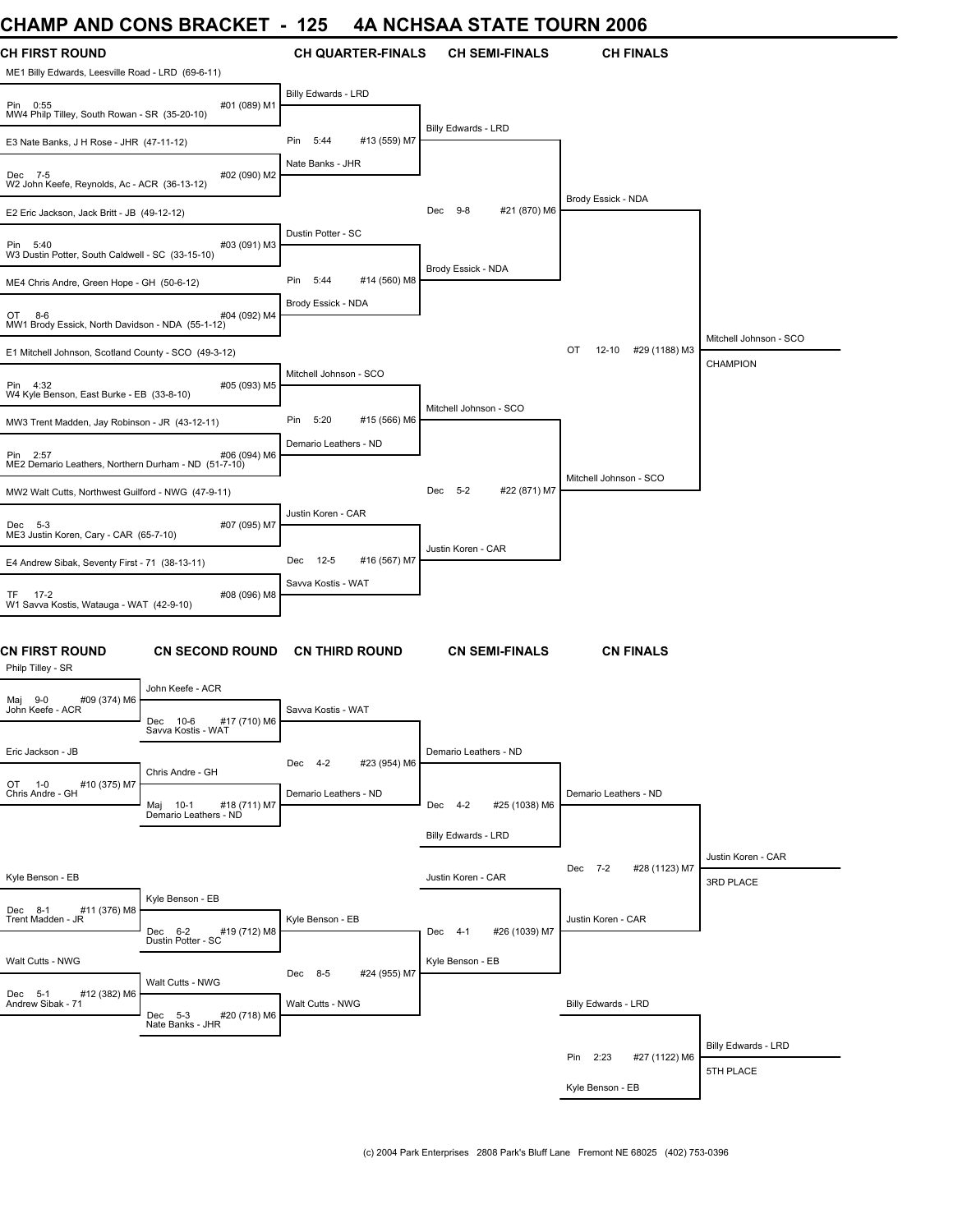# **CHAMP AND CONS BRACKET - 130 4A NCHSAA STATE TOURN 2006**

| UNAMIP AND UUNJ DRAUNET                                                   |                                                  | - 190                 |                          | 4A NUNJAA JIAIE IUUKN 2000  |                           |                                     |
|---------------------------------------------------------------------------|--------------------------------------------------|-----------------------|--------------------------|-----------------------------|---------------------------|-------------------------------------|
| <b>CH FIRST ROUND</b><br>ME1 Corey Hulsey, Leesville Road - LRD (67-6-12) |                                                  |                       | <b>CH QUARTER-FINALS</b> | <b>CH SEMI-FINALS</b>       | <b>CH FINALS</b>          |                                     |
| Maj 9-1<br>W4 Braydon Luckadoo, Providence - PRO (28-15-12)               | #01 (113) M1                                     | Corey Hulsey - LRD    |                          |                             |                           |                                     |
| MW3 Cory Engel, Hopewell - HOP (63-8-12)                                  |                                                  | $12 - 1$<br>Maj       | #13 (568) M8             | Corey Hulsey - LRD          |                           |                                     |
| OT 11-9<br>E2 James Peterson, Jack Britt - JB (24-9-11)                   | #02 (114) M2                                     | James Peterson - JB   |                          |                             |                           |                                     |
| MW2 Will Stafford, Northwest Guilford - NWG (43-9-12)                     |                                                  |                       |                          | Pin<br>1:05<br>#21 (872) M8 | Jacob Earp - WAT          |                                     |
| Dec 8-3<br>E3 Adam Wagner, Laney High - LAN (40-19-10)                    | #03 (115) M3                                     | Will Stafford - NWG   |                          |                             |                           |                                     |
| ME4 Marcus Byrd, Riverside - RIV (58-16-12)                               |                                                  | Pin 1:21              | #14 (574) M6             | Jacob Earp - WAT            |                           |                                     |
| Dec 4-0<br>W1 Jacob Earp, Watauga - WAT (49-0-10)                         | #04 (116) M4                                     | Jacob Earp - WAT      |                          |                             |                           |                                     |
| E1 Anthony Maerten, Pine Forest - PF (40-3-12)                            |                                                  |                       |                          |                             | Dec 8-3<br>#29 (1191) M3  | Jacob Earp - WAT<br><b>CHAMPION</b> |
| Maj 15-5<br>MW4 Chase Drye, North Mecklenburg - NM (29-18-11)             | #05 (117) M5                                     | Anthony Maerten - PF  |                          |                             |                           |                                     |
| ME3 Gabe Brotzman, Cary - CAR (59-16-9)                                   |                                                  | Dec<br>$5 - 2$        | #15 (575) M7             | Anthony Maerten - PF        |                           |                                     |
| Dec 7-1<br>W2 Mike Roberts, East Mecklenberg - EM (48-7-12)               | #06 (118) M6                                     | Mike Roberts - EM     |                          |                             |                           |                                     |
| ME2 Thomas Dixson, Millbrook - MIL (31-3-12)                              |                                                  |                       |                          | Pin<br>2:34<br>#22 (878) M6 | Thomas Dixson - MIL       |                                     |
| Maj 10-2<br>W3 Chris Townsend, South Caldwell - SC (40-13-10)             | #07 (119) M7                                     | Thomas Dixson - MIL   |                          |                             |                           |                                     |
| E4 Alejandro Soto-perez, Scotland County - SCO (26-18-11)                 |                                                  | Dec 4-2               | #16 (576) M8             | Thomas Dixson - MIL         |                           |                                     |
| Maj 11-3<br>MW1 Aaron Hollifield, Davie County - DC (55-4-12)             | #08 (120) M8                                     | Aaron Hollifield - DC |                          |                             |                           |                                     |
| CN FIRST ROUND<br>Braydon Luckadoo - PRO                                  | <b>CN SECOND ROUND</b>                           |                       | <b>CN THIRD ROUND</b>    | <b>CN SEMI-FINALS</b>       | <b>CN FINALS</b>          |                                     |
| #09 (383) M7<br>Dec 1-0 #<br>Cory Engel - HOP                             | Braydon Luckadoo - PRO                           |                       |                          |                             |                           |                                     |
|                                                                           | #17 (719) M7<br>Dec 6-0<br>Aaron Hollifield - DC | Aaron Hollifield - DC |                          |                             |                           |                                     |
| Adam Wagner - LAN                                                         | Marcus Byrd - RIV                                | OT<br>$4-2$           | #23 (956) M8             | Aaron Hollifield - DC       |                           |                                     |
| Dec 6-1<br>#10 (384) M8<br>Marcus Byrd - RIV                              | Dec 8-5<br>#18 (720) M8<br>Mike Roberts - EM     | Mike Roberts - EM     |                          | Dec 6-2<br>#25 (1040) M8    | Corey Hulsey - LRD        |                                     |
|                                                                           |                                                  |                       |                          | Corey Hulsey - LRD          |                           |                                     |
| Chase Drye - NM                                                           |                                                  |                       |                          | Anthony Maerten - PF        | Pin 3:50<br>#28 (1130) M6 | Corey Hulsey - LRD<br>3RD PLACE     |
| #11 (390) M6<br>Dec 6-4<br>Gabe Brotzman - CAR                            | Gabe Brotzman - CAR<br>Dec 9-4<br>#19 (726) M6   | Gabe Brotzman - CAR   |                          | Dec 3-1<br>#26 (1046) M6    | Anthony Maerten - PF      |                                     |
|                                                                           | Will Stafford - NWG                              |                       |                          |                             |                           |                                     |
| Chris Townsend - SC                                                       | Chris Townsend - SC                              | Dec 7-5               | #24 (962) M6             | Gabe Brotzman - CAR         |                           |                                     |
| Pin 2:59 #12 (391) M7<br>Alejandro Soto-perez - SCO                       | <b>TF</b><br>$21 - 4$<br>#20 (727) M7            | Chris Townsend - SC   |                          |                             | Aaron Hollifield - DC     |                                     |
|                                                                           | James Peterson - JB                              |                       |                          |                             |                           | Aaron Hollifield - DC               |
|                                                                           |                                                  |                       |                          |                             | Dec 3-0<br>#27 (1124) M8  | 5TH PLACE                           |
|                                                                           |                                                  |                       |                          |                             | Gabe Brotzman - CAR       |                                     |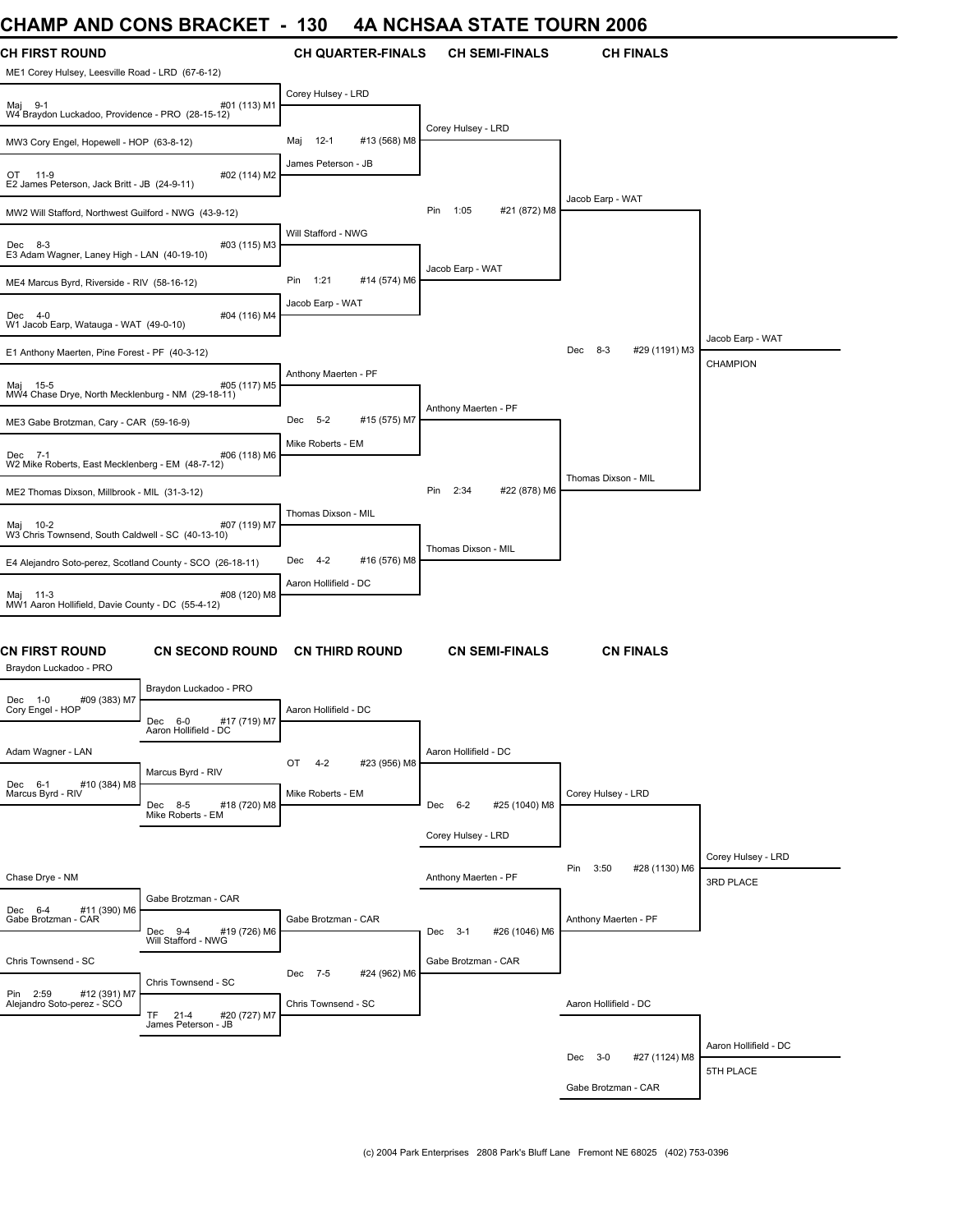# **CHAMP AND CONS BRACKET - 135 4A NCHSAA STATE TOURN 2006**

| VIIAMIE AND                                                     | <b>UUINO DINAUNLI</b>                              | טט ו<br>יו הי            |              | VIIVAA JTATE TUUNN 4000     |                          |                                |
|-----------------------------------------------------------------|----------------------------------------------------|--------------------------|--------------|-----------------------------|--------------------------|--------------------------------|
| CH FIRST ROUND<br>ME1 Nick Koren, Cary - CAR (59-1-12)          |                                                    | <b>CH QUARTER-FINALS</b> |              | <b>CH SEMI-FINALS</b>       | <b>CH FINALS</b>         |                                |
| Pin 1:35<br>MW4 Jonathan Brody, Jay Robinson - JR (38-15-12)    | #01 (137) M1                                       | Nick Koren - CAR         |              |                             |                          |                                |
| E3 Joe Dial, Purnell Swett - PS (31-8-12)                       |                                                    | Pin<br>3:16              | #13 (582) M6 | Nick Koren - CAR            |                          |                                |
| Dec 10-5<br>W2 Stefan Flores, Myers Park - MP (32-17-11)        | #02 (138) M2                                       | Stefan Flores - MP       |              |                             |                          |                                |
| E2 Ethan Creek, Jack Britt - JB (53-15-9)                       |                                                    |                          |              | Pin<br>3:47<br>#21 (879) M7 | Nick Koren - CAR         |                                |
| Dec 2-1<br>W3 Josh Watkins, Weddington - WED (55-18-11)         | #03 (139) M3                                       | Ethan Creek - JB         |              |                             |                          |                                |
| ME4 Gray Gerald, Wakefield - WKF (46-21-9)                      |                                                    | $15 - 7$<br>Maj          | #14 (583) M7 | Ethan Creek - JB            |                          |                                |
| Dec 4-2<br>MW1 Kevin Mccullough, West Forsyth - WFO (56-6-12)   | #04 (140) M4                                       | Kevin Mccullough - WFO   |              |                             |                          |                                |
| E1 Ryan Morris, Seventy First - 71 (42-4-12)                    |                                                    |                          |              |                             | Dec 8-5<br>#29 (1194) M3 | Nick Koren - CAR               |
| Dec 5-4<br>W4 Ken Crowder, Butler - BUT (31-11-12)              | #05 (141) M5                                       | Ryan Morris - 71         |              |                             |                          | <b>CHAMPION</b>                |
| MW3 Ken Gretz, Hopewell - HOP (66-13-11)                        |                                                    | Pin<br>1:22              | #15 (584) M8 | Ryan Morris - 71            |                          |                                |
| Pin 3:40<br>ME2 Ryan Bowen, Green Hope - GH (34-14-12)          | #06 (142) M6                                       | Ken Gretz - HOP          |              |                             |                          |                                |
| MW2 Nathan Phelps, East Forsyth - EF (53-6-11)                  |                                                    |                          |              | Dec 7-5<br>#22 (880) M8     | Ryan Morris - 71         |                                |
| Pin 1:30<br>ME3 Charlie Waters, Northern Durham - ND (40-16-10) | #07 (143) M7                                       | Nathan Phelps - EF       |              |                             |                          |                                |
| E4 Travis Capp, Pinecrest - PIN (36-14-12)                      |                                                    | 15-6<br>Maj              | #16 (590) M6 | Danny Pedone - SM           |                          |                                |
| Pin 3:29<br>W1 Danny Pedone, South Mecklenberg - SM (44-1-12)   | #08 (144) M8                                       | Danny Pedone - SM        |              |                             |                          |                                |
| CN FIRST ROUND<br>Jonathan Brody - JR                           | <b>CN SECOND ROUND</b>                             | <b>CN THIRD ROUND</b>    |              | <b>CN SEMI-FINALS</b>       | <b>CN FINALS</b>         |                                |
| Maj 10-1<br>#09 (392) M8                                        | Jonathan Brody - JR                                |                          |              |                             |                          |                                |
| Joe Dial - PS                                                   | Dec<br>10-6<br>#17 (728) M8<br>Nathan Phelps - EF  | Nathan Phelps - EF       |              |                             |                          |                                |
| Josh Watkins - WED                                              | Josh Watkins - WED                                 | Dec 6-2                  | #23 (963) M7 | Josh Watkins - WED          |                          |                                |
| Pin 2:59<br>#10 (398) M6<br>Gray Gerald - WKF                   | Pin 3:57<br>#18 (734) M6<br>Ken Gretz - HOP        | Josh Watkins - WED       |              | Dec 3-2<br>#25 (1047) M7    | Ethan Creek - JB         |                                |
|                                                                 |                                                    |                          |              | Ethan Creek - JB            |                          |                                |
| Ken Crowder - BUT                                               |                                                    |                          |              | Danny Pedone - SM           | Dec 7-0<br>#28 (1132) M8 | Danny Pedone - SM<br>3RD PLACE |
| #11 (399) M7<br>Pin 3:37<br>Ryan Bowen - GH                     | Ken Crowder - BUT                                  | Kevin Mccullough - WFO   |              |                             | Danny Pedone - SM        |                                |
|                                                                 | Pin 1:31<br>#19 (735) M7<br>Kevin Mccullough - WFO |                          |              | Dec 7-4<br>#26 (1048) M8    |                          |                                |
| Charlie Waters - ND                                             |                                                    | Pin 0:51                 | #24 (964) M8 | Kevin Mccullough - WFO      |                          |                                |
| Dec 2-1<br>#12 (400) M8<br>Travis Capp - PIN                    | Travis Capp - PIN<br>Pin 2:35<br>#20 (736) M8      | Travis Capp - PIN        |              |                             | Josh Watkins - WED       |                                |
|                                                                 | Stefan Flores - MP                                 |                          |              |                             |                          | Kevin Mccullough - WFO         |
|                                                                 |                                                    |                          |              |                             | Dec 8-2<br>#27 (1131) M7 | 5TH PLACE                      |
|                                                                 |                                                    |                          |              |                             | Kevin Mccullough - WFO   |                                |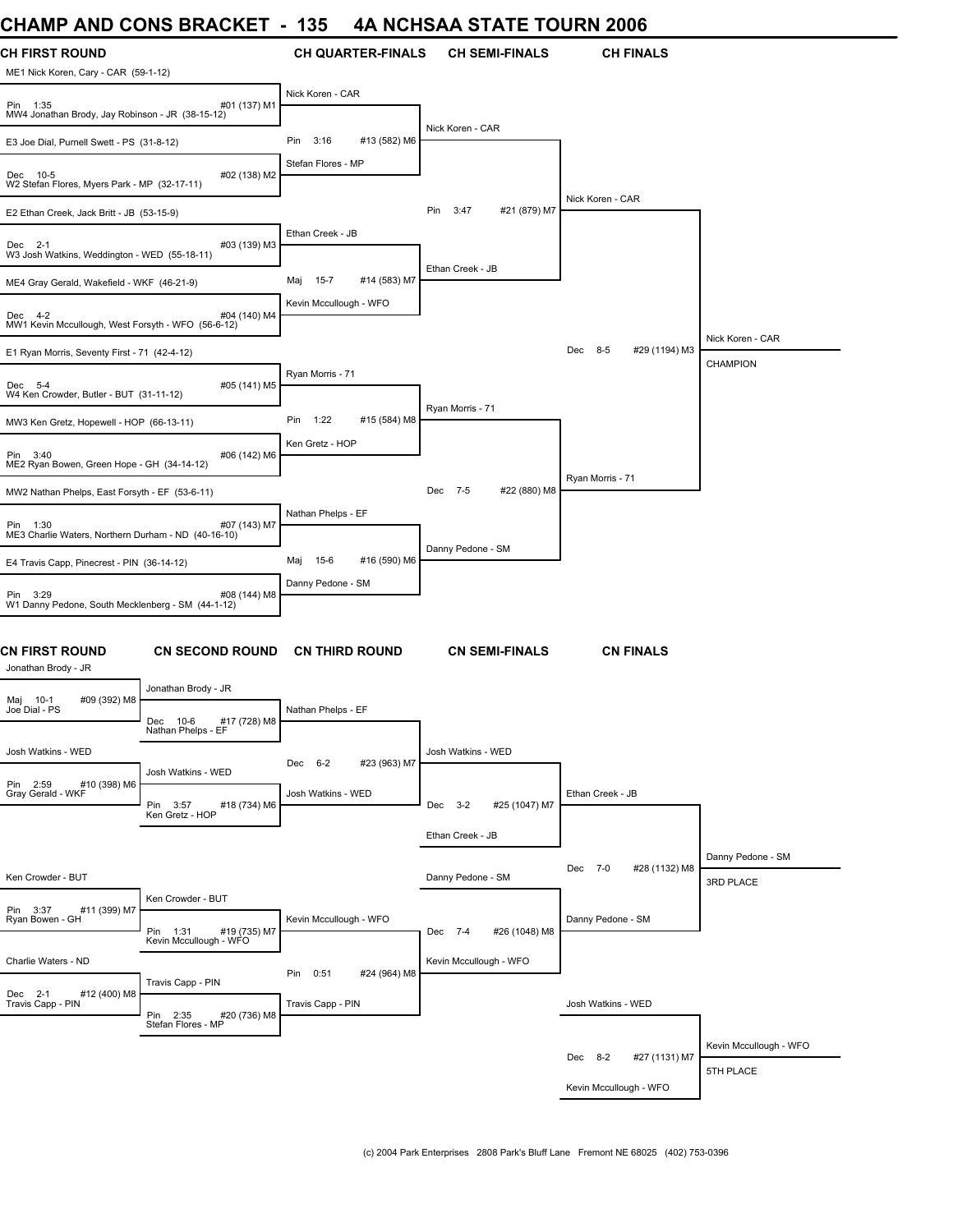# **CHAMP AND CONS BRACKET - 140 4A NCHSAA STATE TOURN 2006**

| ,,,,,,,,                                                           | ו ברוטרערט טווט                                     |                             | UIAIL IVUINTE            |                          |                                |
|--------------------------------------------------------------------|-----------------------------------------------------|-----------------------------|--------------------------|--------------------------|--------------------------------|
| <b>CH FIRST ROUND</b><br>ME1 Thomas Ferguson, Cary - CAR (69-1-11) |                                                     | <b>CH QUARTER-FINALS</b>    | <b>CH SEMI-FINALS</b>    | <b>CH FINALS</b>         |                                |
| Pin 4:19<br>MW4 Vince Murphy, West Forsyth - WFO (41-18-12)        | #01 (161) M1                                        | Thomas Ferguson - CAR       |                          |                          |                                |
| E3 Tanner Sewell, Laney High - LAN (54-13-12)                      |                                                     | #13 (591) M7<br>Dec 15-10   | Thomas Ferguson - CAR    |                          |                                |
| Dec 7-4<br>W2 CJ Shook, Alexander Central - AC (40-8-12)           | #02 (162) M2                                        | CJ Shook - AC               |                          |                          |                                |
| E2 Rico Diaz, Jack Britt - JB (51-7-11)                            |                                                     |                             | Dec 9-2<br>#21 (886) M6  | Thomas Ferguson - CAR    |                                |
| Dec 8-2<br>W3 Mike Cox, Myers Park - MP (36-5-11)                  | #03 (163) M3                                        | Rico Diaz - JB              |                          |                          |                                |
| ME4 Stephen Cobb, Leesville Road - LRD (52-16-12)                  |                                                     | Dec 6-4<br>#14 (592) M8     | Rico Diaz - JB           |                          |                                |
| Maj 10-0<br>MW1 Lawrence Manns, Mt Tabor - MTT (40-7-11)           | #04 (164) M4                                        | Lawrence Manns - MTT        |                          |                          |                                |
| W1 Mikal Mckee, Reynolds, Ac - ACR (60-3-11)                       |                                                     |                             |                          | Dec 8-2<br>#29 (1197) M3 | Thomas Ferguson - CAR          |
| Maj 11-2<br>E4 Ryan Lansche, New Bern - NB (43-14-11)              | #05 (165) M5                                        | Mikal Mckee - ACR           |                          |                          | CHAMPION                       |
| ME3 Josh Williams, Athens Drive - AD (38-9-11)                     |                                                     | #15 (598) M6<br>10-1<br>Maj | Mikal Mckee - ACR        |                          |                                |
| Pin 5:44<br>MW2 Ben Smith, Central Cabarrus - CC (42-7-12)         | #06 (166) M6                                        | Ben Smith - CC              |                          |                          |                                |
| ME2 Colton Palmer, Riverside - RIV (58-3-11)                       |                                                     |                             | Dec 3-1<br>#22 (887) M7  | Luke Cameron - SV        |                                |
| Forf 0:00<br>MW3 Nick Haigler, South Rowan - SR (41-13-11)         | #07 (167) M7                                        | Nick Haigler - SR           | Luke Cameron - SV        |                          |                                |
| W4 Justin Epifanio, Weddington - WED (47-15-11)                    |                                                     | Pin<br>0:45<br>#16 (599) M7 |                          |                          |                                |
| Dec 4-1<br>E1 Luke Cameron, South View - SV (48-4-12)              | #08 (168) M8                                        | Luke Cameron - SV           |                          |                          |                                |
| <b>CN FIRST ROUND</b><br>Vince Murphy - WFO                        | <b>CN SECOND ROUND</b>                              | <b>CN THIRD ROUND</b>       | <b>CN SEMI-FINALS</b>    | <b>CN FINALS</b>         |                                |
| #09 (406) M6<br>Dec 9-3                                            | Tanner Sewell - LAN                                 |                             |                          |                          |                                |
| Tanner Sewell - LAN                                                | Dec<br>#17 (742) M6<br>$4 - 0$<br>Nick Haigler - SR | Tanner Sewell - LAN         |                          |                          |                                |
| Mike Cox - MP                                                      | Mike Cox - MP                                       | 5:24<br>#23 (970) M6<br>Pin | Ben Smith - CC           |                          |                                |
| Pin 2:57<br>#10 (407) M7<br>Stephen Cobb - LRD                     | Pin 1:56<br>#18 (743) M7<br>Ben Smith - CC          | Ben Smith - CC              | Dec 7-4<br>#25 (1054) M6 | Rico Diaz - JB           |                                |
|                                                                    |                                                     |                             | Rico Diaz - JB           |                          |                                |
| Ryan Lansche - NB                                                  |                                                     |                             | Mikal Mckee - ACR        | Dec 5-2<br>#28 (1139) M7 | Mikal Mckee - ACR<br>3RD PLACE |
| Dec 11-4<br>#11 (408) M8<br>Josh Williams - AD                     | Ryan Lansche - NB                                   | Lawrence Manns - MTT        |                          | Mikal Mckee - ACR        |                                |
|                                                                    | #19 (744) M8<br>Maj 10-1<br>Lawrence Manns - MTT    |                             | #26 (1055) M7<br>Dec 7-3 |                          |                                |
| Colton Palmer - RIV                                                | Justin Epifanio - WED                               | Maj 14-5<br>#24 (971) M7    | Lawrence Manns - MTT     |                          |                                |
| Forf 0:00<br>#12 (414) M6<br>Justin Epifanio - WED                 | Dec 10-6<br>#20 (750) M6<br>CJ Shook - AC           | CJ Shook - AC               |                          | Ben Smith - CC           |                                |
|                                                                    |                                                     |                             |                          | Dec 3-2<br>#27 (1138) M6 | Lawrence Manns - MTT           |
|                                                                    |                                                     |                             |                          | Lawrence Manns - MTT     | 5TH PLACE                      |
|                                                                    |                                                     |                             |                          |                          |                                |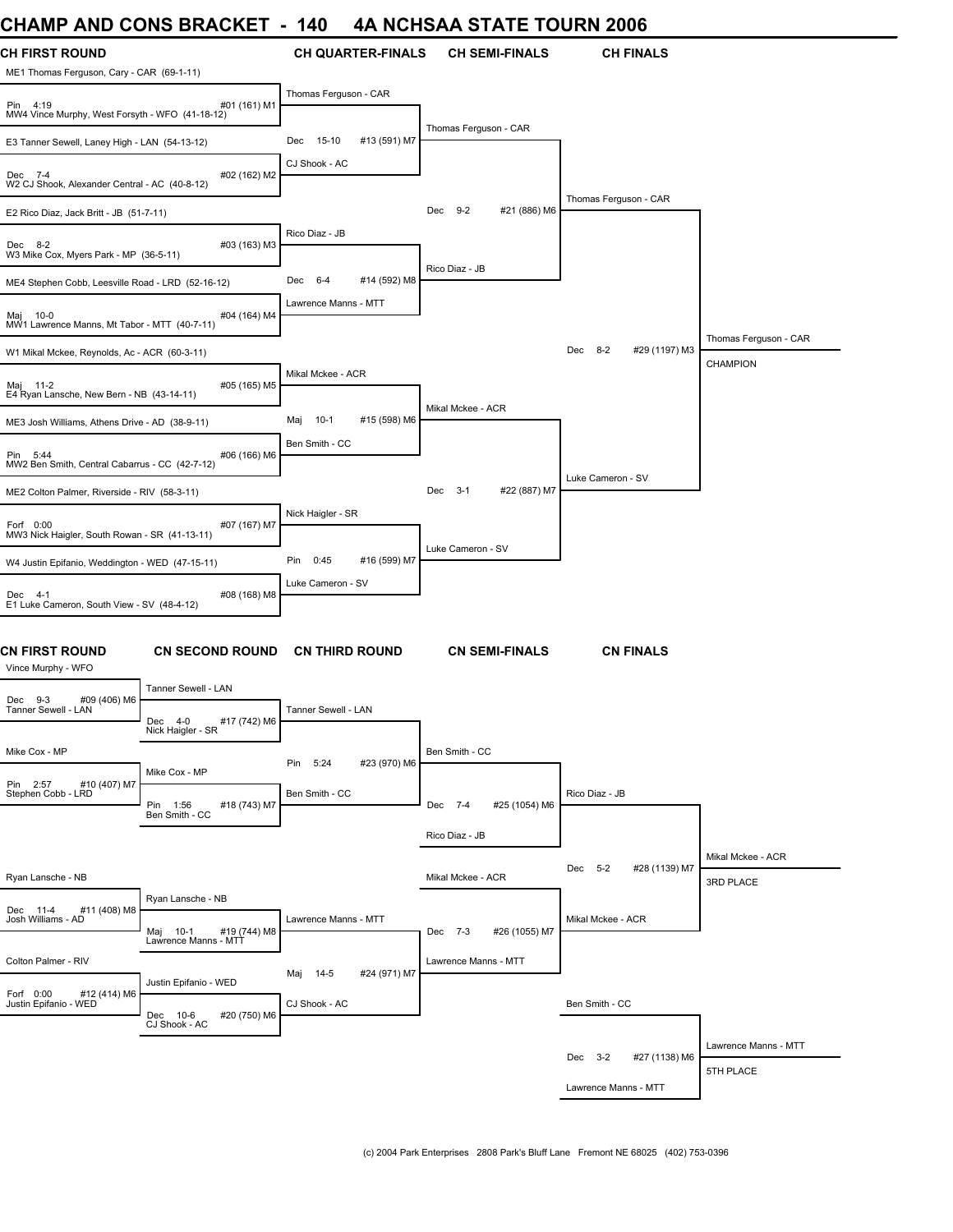# **CHAMP AND CONS BRACKET - 145 4A NCHSAA STATE TOURN 2006**

| UNAIWIT AND UUNJ DRAUNEI                                                       |              | 140                      |                          |                     |                       | 4A NUNJAA JIAIE IUUNN 4000      |                                 |
|--------------------------------------------------------------------------------|--------------|--------------------------|--------------------------|---------------------|-----------------------|---------------------------------|---------------------------------|
| <b>CH FIRST ROUND</b><br>MW1 Craig Brown, Mt Tabor - MTT (39-13-11)            |              |                          | <b>CH QUARTER-FINALS</b> |                     | <b>CH SEMI-FINALS</b> | <b>CH FINALS</b>                |                                 |
| Dec 3-2<br>W4 Sami Mehovic, Mcdowell - MCD (20-9-12)                           | #01 (185) M1 | Craig Brown - MTT        |                          |                     |                       |                                 |                                 |
| ME3 Cornelius Williams, Millbrook - MIL (42-14-11)                             |              | Dec 2-1                  | #13 (600) M8             | Craig Brown - MTT   |                       |                                 |                                 |
| Dec 9-7<br>E2 James Mcneil, Richmond - RIC (35-10-10)                          | #02 (186) M2 | Cornelius Williams - MIL |                          |                     |                       |                                 |                                 |
| ME2 Grant Harris, Wakefield - WKF (58-6-12)                                    |              |                          |                          | $10-0$<br>Maj       | #21 (888) M8          | Justin Sparrow - EG             |                                 |
| Dec 6-1<br>E3 Jesse Horton, South View - SV (37-15-10)                         | #03 (187) M3 | Grant Harris - WKF       |                          |                     |                       |                                 |                                 |
| MW4 Ethan Curtis, Davie County - DC (36-21-10)                                 |              | Dec 9-2                  | #14 (606) M6             | Justin Sparrow - EG |                       |                                 |                                 |
| TF 15-0<br>W1 Justin Sparrow, East Gaston - EG (62-2-11)                       | #04 (188) M4 | Justin Sparrow - EG      |                          |                     |                       |                                 |                                 |
| ME1 James Abbott, Cary - CAR (59-8-12)                                         |              |                          |                          |                     |                       | $3 - 0$<br>#29 (1200) M3<br>Dec | Justin Sparrow - EG             |
| Pin 1:43<br>E4 Jeffrey Simpson, Seventy First - 71 (32-15-12)                  | #05 (189) M5 | James Abbott - CAR       |                          |                     |                       |                                 | <b>CHAMPION</b>                 |
| MW3 Evan Workman, Central Cabarrus - CC (41-11-11)                             |              | Dec 2-0                  | #15 (607) M7             | James Abbott - CAR  |                       |                                 |                                 |
| Maj 10-1<br>W2 Weston Lovejoy, Alexander Central - AC (38-6-11)                | #06 (190) M6 | Weston Lovejoy - AC      |                          |                     |                       |                                 |                                 |
| MW2 Jamal Chatman, Rj Reynolds - RJR (42-8-12)                                 |              |                          |                          | Dec 2-1             | #22 (894) M6          | Nick Cole - PF                  |                                 |
| Maj 17-3<br>W3 Philip Davis, East Mecklenberg - EM (36-13-12)                  | #07 (191) M7 | Jamal Chatman - RJR      |                          |                     |                       |                                 |                                 |
| ME4 Rashad Lunsford, Person - PER (32-13-11)                                   |              | Dec 4-3                  | #16 (608) M8             | Nick Cole - PF      |                       |                                 |                                 |
| Dec 10-4<br>E1 Nick Cole, Pine Forest - PF (44-3-12)                           | #08 (192) M8 | Nick Cole - PF           |                          |                     |                       |                                 |                                 |
| CN FIRST ROUND<br><b>CN SECOND ROUND</b><br>Sami Mehovic - MCD                 |              | <b>CN THIRD ROUND</b>    |                          |                     | <b>CN SEMI-FINALS</b> | <b>CN FINALS</b>                |                                 |
| Sami Mehovic - MCD<br>Dec 6-2<br>#09 (415) M7                                  |              |                          |                          |                     |                       |                                 |                                 |
| James Mcneil - RIC<br>Maj 11-2<br>Jamal Chatman - RJR                          | #17 (751) M7 | Jamal Chatman - RJR      |                          |                     |                       |                                 |                                 |
| Jesse Horton - SV<br>Ethan Curtis - DC                                         |              | 2:07<br>Pin              | #23 (972) M8             | Jamal Chatman - RJR |                       |                                 |                                 |
| Dec 2-1<br>#10 (416) M8<br>Ethan Curtis - DC<br>Dec 5-2<br>Weston Lovejoy - AC | #18 (752) M8 | Weston Lovejoy - AC      |                          | OT<br>$2 - 1$       | #25 (1056) M8         | Craig Brown - MTT               |                                 |
|                                                                                |              |                          |                          | Craig Brown - MTT   |                       |                                 |                                 |
| Jeffrey Simpson - 71                                                           |              |                          |                          | James Abbott - CAR  |                       | #28 (1146) M6<br>$4 - 2$<br>Dec | James Abbott - CAR<br>3RD PLACE |
| Evan Workman - CC<br>Dft 0:00<br>#11 (422) M6<br>Evan Workman - CC<br>Maj 9-1  | #19 (758) M6 | Grant Harris - WKF       |                          | Pin 2:57            | #26 (1062) M6         | James Abbott - CAR              |                                 |
| Grant Harris - WKF                                                             |              |                          |                          |                     |                       |                                 |                                 |
| Philip Davis - EM<br>Rashad Lunsford - PER<br>Dec 7-3<br>#12 (423) M7          |              | Forf 0:00                | #24 (978) M6             | Grant Harris - WKF  |                       |                                 |                                 |
| Rashad Lunsford - PER<br>Dec 6-5                                               | #20 (759) M7 | Rashad Lunsford - PER    |                          |                     |                       | Jamal Chatman - RJR             |                                 |
| Cornelius Williams - MIL                                                       |              |                          |                          |                     |                       |                                 | Grant Harris - WKF              |
|                                                                                |              |                          |                          |                     |                       | #27 (1140) M8<br>Dec 7-2        | 5TH PLACE                       |
|                                                                                |              |                          |                          |                     |                       | Grant Harris - WKF              |                                 |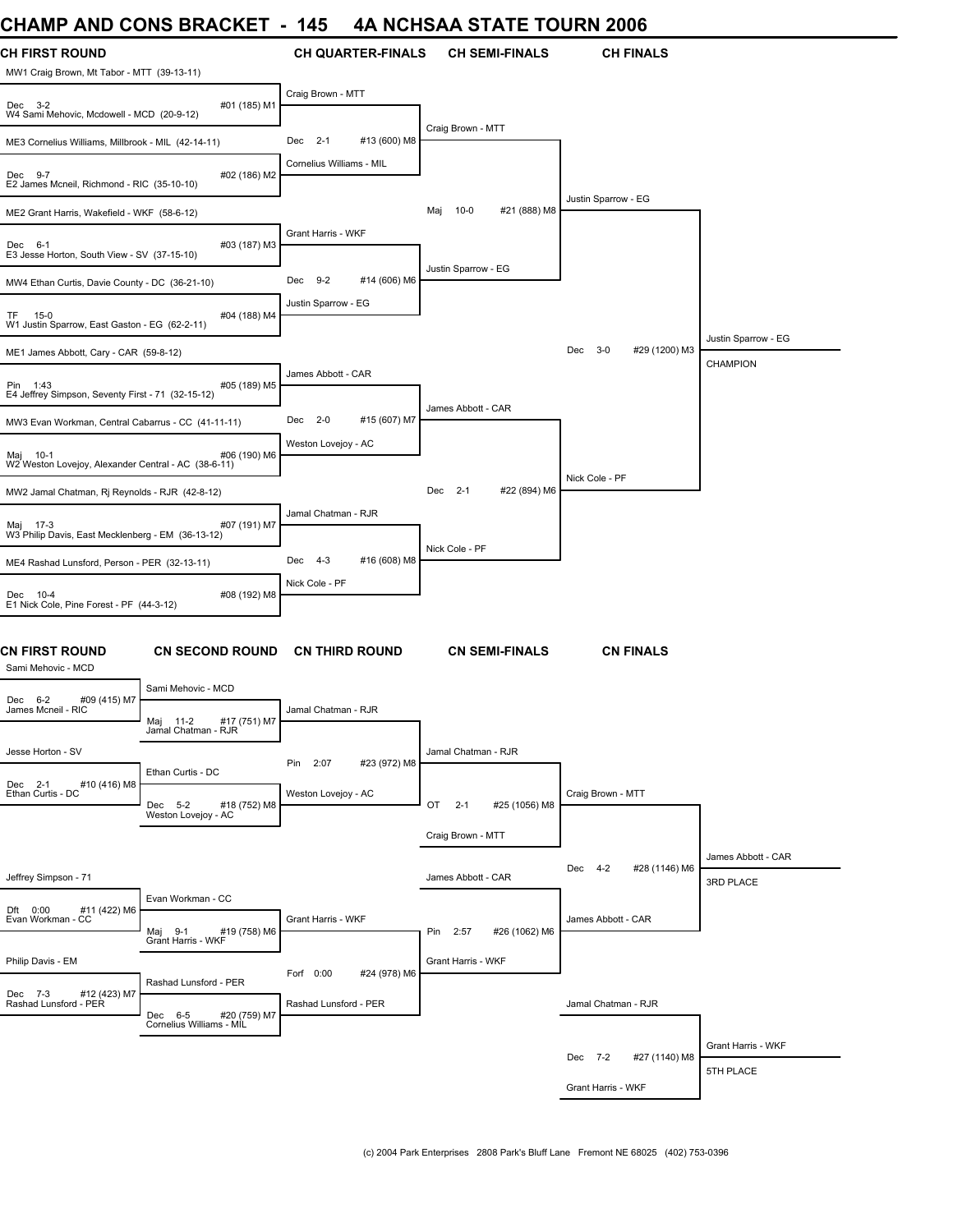# **CHAMP AND CONS BRACKET - 152 4A NCHSAA STATE TOURN 2006**

| UNAIVIF AIND UUNJ DRAUNET                                                       |                        | ⊿טו                  |                          |                      |                       | 4A NGHJAA STATE TOONN 2000      |                              |
|---------------------------------------------------------------------------------|------------------------|----------------------|--------------------------|----------------------|-----------------------|---------------------------------|------------------------------|
| CH FIRST ROUND<br>MW1 Brandon Garcia, Northwest Guilford - NWG (42-6-12)        |                        |                      | <b>CH QUARTER-FINALS</b> |                      | <b>CH SEMI-FINALS</b> | <b>CH FINALS</b>                |                              |
| Dft 1:16<br>E4 Brad Boose, Terry Sanford - TS (37-10-9)                         | #01 (209) M1           | Brandon Garcia - NWG |                          |                      |                       |                                 |                              |
| ME3 Kevin Bumpass, Riverside - RIV (62-12-12)                                   |                        | OT<br>$8-6$          | #13 (614) M6             | Jake Wise - WED      |                       |                                 |                              |
| Dec 6-2<br>W2 Jake Wise, Weddington - WED (55-13-11)                            | #02 (210) M2           | Jake Wise - WED      |                          |                      |                       |                                 |                              |
| ME2 CJ Williams, Smithfield Selma - SS (34-15-12)                               |                        |                      |                          | Dec 2-1              | #21 (895) M7          | Zach Martin - PIN               |                              |
| Dec 6-2<br>W3 Lamont Durham, Reynolds, Ac - ACR (24-6-12)                       | #03 (211) M3           | CJ Williams - SS     |                          |                      |                       |                                 |                              |
| MW4 Wayne Parker, East Rowan - ER (21-10-10)                                    |                        | Dec 5-0              | #14 (615) M7             | Zach Martin - PIN    |                       |                                 |                              |
| Pin 3:01<br>E1 Zach Martin, Pinecrest - PIN (36-4-12)                           | #04 (212) M4           | Zach Martin - PIN    |                          |                      |                       |                                 |                              |
| ME1 Darren Coburn, Fuquay Varina - FV (42-10-12)                                |                        |                      |                          |                      |                       | #29 (1203) M3<br>Dec<br>$4 - 3$ | Pete Puckett - BUT           |
| Dec 8-3<br>W4 Chris Wittekind, East Gaston - EG (57-9-12)                       | #05 (213) M5           | Chris Wittekind - EG |                          |                      |                       |                                 | <b>CHAMPION</b>              |
| E3 Teague Little, Lumberton - LUM (30-9-10)                                     |                        | Maj 11-2             | #15 (616) M8             | Chris Wittekind - EG |                       |                                 |                              |
| Maj 14-2<br>MW2 Jack Wilson, Ri Reynolds - RJR (41-11-11)                       | #06 (214) M6           | Teague Little - LUM  |                          |                      |                       |                                 |                              |
| E2 Maurice Smith, Seventy First - 71 (31-6-12)                                  |                        |                      |                          | 5:25<br>Pin          | #22 (896) M8          | Pete Puckett - BUT              |                              |
|                                                                                 |                        | Maurice Smith - 71   |                          |                      |                       |                                 |                              |
| Dec 9-8<br>MW3 Patrick Oconnor, Davie County - DC (30-22-11)                    | #07 (215) M7           |                      |                          |                      |                       |                                 |                              |
| ME4 Joseph Mangum, Northern Durham - ND (47-15-12)                              |                        | Dec 2-0              | #16 (622) M6             | Pete Puckett - BUT   |                       |                                 |                              |
| Maj 12-0<br>W1 Pete Puckett, Butler - BUT (38-3-12)                             | #08 (216) M8           | Pete Puckett - BUT   |                          |                      |                       |                                 |                              |
| CN FIRST ROUND<br>Brad Boose - TS                                               | <b>CN SECOND ROUND</b> |                      | <b>CN THIRD ROUND</b>    |                      | <b>CN SEMI-FINALS</b> | <b>CN FINALS</b>                |                              |
| Kevin Bumpass - RIV<br>Forf 0:00<br>#09 (424) M8                                |                        |                      |                          |                      |                       |                                 |                              |
| Kevin Bumpass - RIV<br>Dec 10-5<br>Maurice Smith - 71                           | #17 (760) M8           | Maurice Smith - 71   |                          |                      |                       |                                 |                              |
| Lamont Durham - ACR                                                             |                        | Pin 4:59             | #23 (979) M7             | Teague Little - LUM  |                       |                                 |                              |
| Wayne Parker - ER<br>Dec 11-9<br>#10 (430) M6<br>Wayne Parker - ER<br>Maj 10-1  | #18 (766) M6           | Teague Little - LUM  |                          | Dec 5-2              | #25 (1063) M7         | Jake Wise - WED                 |                              |
| Teague Little - LUM                                                             |                        |                      |                          | Jake Wise - WED      |                       |                                 |                              |
| Darren Coburn - FV                                                              |                        |                      |                          | Chris Wittekind - EG |                       | #28 (1148) M8<br>Dec 2-0        | Jake Wise - WED<br>3RD PLACE |
| Darren Coburn - FV                                                              |                        |                      |                          |                      |                       |                                 |                              |
| #11 (431) M7<br>Pin 1:56<br>Jack Wilson - RJR<br>Pin 4:00<br>CJ Williams - SS   | #19 (767) M7           | Darren Coburn - FV   |                          | Dec 4-3              | #26 (1064) M8         | Chris Wittekind - EG            |                              |
| Patrick Oconnor - DC                                                            |                        | Dec 4-2              | #24 (980) M8             | Darren Coburn - FV   |                       |                                 |                              |
| Joseph Mangum - ND<br>Pin 4:59<br>#12 (432) M8<br>Joseph Mangum - ND<br>Dec 4-1 | #20 (768) M8           | Brandon Garcia - NWG |                          |                      |                       | Teague Little - LUM             |                              |
| Brandon Garcia - NWG                                                            |                        |                      |                          |                      |                       |                                 |                              |
|                                                                                 |                        |                      |                          |                      |                       | #27 (1147) M7<br>DQ<br>0:00     | Teague Little - LUM          |
|                                                                                 |                        |                      |                          |                      |                       | Darren Coburn - FV              | 5TH PLACE                    |
|                                                                                 |                        |                      |                          |                      |                       |                                 |                              |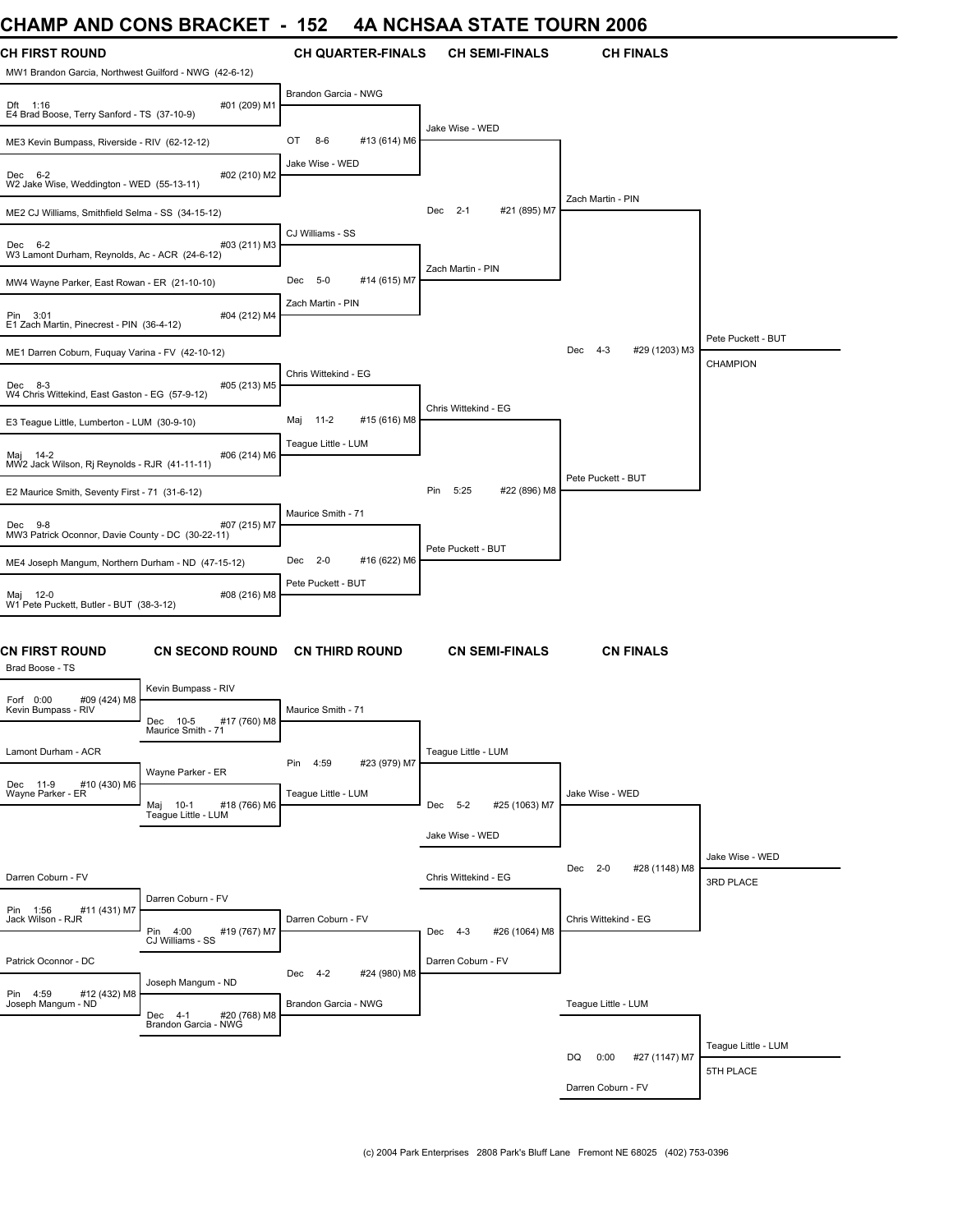# **CHAMP AND CONS BRACKET - 160 4A NCHSAA STATE TOURN 2006**

| <b>UIMINIT AND UUNJ DRAUNLI</b>                                   |                                                  | טט ו                              | 4A NGLISAA STATE TOONN 2000 |                           |                    |
|-------------------------------------------------------------------|--------------------------------------------------|-----------------------------------|-----------------------------|---------------------------|--------------------|
| <b>CH FIRST ROUND</b><br>MW1 Tim Paige, Mt Tabor - MTT (51-10-11) |                                                  | <b>CH QUARTER-FINALS</b>          | <b>CH SEMI-FINALS</b>       | <b>CH FINALS</b>          |                    |
| Dec 12-8<br>W4 Adam Stanley, Butler - BUT (22-8-12)               | #01 (233) M1                                     | Tim Paige - MTT                   |                             |                           |                    |
| E3 Mike Dudley, Lumberton - LUM (28-6-12)                         |                                                  | $10 - 0$<br>#13 (623) M7<br>Maj   | Tim Paige - MTT             |                           |                    |
| Dec 10-7<br>ME2 Daniel Newson, Broughton - BRO (39-5-11)          | #02 (234) M2                                     | Daniel Newson - BRO               |                             |                           |                    |
| E2 Max Saalmann, Jack Britt - JB (48-11-12)                       |                                                  |                                   | Dec 11-4<br>#21 (902) M6    | Zach Filter - WED         |                    |
| DQ<br>0:00<br>ME3 Chris Bullock, Riverside - RIV (50-15-11)       | #03 (235) M3                                     | Max Saalmann - JB                 |                             |                           |                    |
| MW4 Mike Gentry, West Forsyth - WFO (47-14-12)                    |                                                  | TF<br>$17-0$<br>#14 (624) M8      | Zach Filter - WED           |                           |                    |
| Pin 1:35<br>W1 Zach Filter, Weddington - WED (65-1-12)            | #04 (236) M4                                     | Zach Filter - WED                 |                             |                           |                    |
| E1 Blake Goodall, J H Rose - JHR (43-5-12)                        |                                                  |                                   |                             | Dec 3-2<br>#29 (1206) M3  | Ian Shannon - CH   |
|                                                                   |                                                  | Blake Goodall - JHR               |                             |                           | CHAMPION           |
| Maj 16-6<br>ME4 Long Wang, Cary - CAR (42-18-11)                  | #05 (237) M5                                     |                                   | Eli Simaan - NWG            |                           |                    |
| MW3 Eli Simaan, Northwest Guilford - NWG (48-9-11)                |                                                  | 18-4<br>#15 (630) M6<br>Maj       |                             |                           |                    |
| Pin 5:59<br>W2 Jon Collett, Freedom - FRE (39-6-12)               | #06 (238) M6                                     | Eli Simaan - NWG                  |                             |                           |                    |
| MW2 Tyler Martin, North Mecklenburg - NM (41-9-11)                |                                                  |                                   | Pin<br>5:02<br>#22 (903) M7 | Ian Shannon - CH          |                    |
| Pin 3:36<br>W3 Blake Salyer, Alexander Central - AC (31-10-10)    | #07 (239) M7                                     | Blake Salyer - AC                 |                             |                           |                    |
| E4 Roland Buie, Richmond - RIC (32-12-11)                         |                                                  | Maj 11-3<br>#16 (631) M7          | Ian Shannon - CH            |                           |                    |
| Dec 9-3<br>ME1 Ian Shannon, Chapel Hill - CH (55-1-12)            | #08 (240) M8                                     | Ian Shannon - CH                  |                             |                           |                    |
| CN FIRST ROUND<br>Adam Stanley - BUT                              | <b>CN SECOND ROUND</b>                           | <b>CN THIRD ROUND</b>             | <b>CN SEMI-FINALS</b>       | <b>CN FINALS</b>          |                    |
| Dec 7-3<br>#09 (438) M6                                           | Adam Stanley - BUT                               |                                   |                             |                           |                    |
| Mike Dudley - LUM                                                 | Pin<br>0:36<br>#17 (774) M6<br>Blake Salyer - AC | Adam Stanley - BUT                |                             |                           |                    |
| Chris Bullock - RIV                                               | Chris Bullock - RIV                              | #23 (986) M6<br>Pin 0:53          | Adam Stanley - BUT          |                           |                    |
| Dec 9-6<br>#10 (439) M7<br>Mike Gentry - WFO                      | #18 (775) M7<br>Pin 3:31<br>Blake Goodall - JHR  | Blake Goodall - JHR               | Dec 6-1<br>#25 (1070) M6    | Tim Paige - MTT           |                    |
|                                                                   |                                                  |                                   | Tim Paige - MTT             |                           |                    |
| Long Wang - CAR                                                   |                                                  |                                   | Eli Simaan - NWG            | Dec 6-4<br>#28 (1155) M7  | Tim Paige - MTT    |
|                                                                   | Jon Collett - FRE                                |                                   |                             |                           | 3RD PLACE          |
| Dec 5-0<br>#11 (440) M8<br>Jon Collett - FRE                      | Dec 11-4<br>#19 (776) M8<br>Max Saalmann - JB    | Jon Collett - FRE                 | Dec 6-4<br>#26 (1071) M7    | Eli Simaan - NWG          |                    |
| Tyler Martin - NM                                                 |                                                  | Dec 10-3                          | Jon Collett - FRE           |                           |                    |
| Dec 5-4<br>#12 (446) M6<br>Roland Buie - RIC                      | Tyler Martin - NM                                | #24 (987) M7<br>Tyler Martin - NM |                             | Adam Stanley - BUT        |                    |
|                                                                   | #20 (782) M6<br>Forf 0:00<br>Daniel Newson - BRO |                                   |                             |                           |                    |
|                                                                   |                                                  |                                   |                             | Pin 2:14<br>#27 (1154) M6 | Adam Stanley - BUT |
|                                                                   |                                                  |                                   |                             | Jon Collett - FRE         | 5TH PLACE          |
|                                                                   |                                                  |                                   |                             |                           |                    |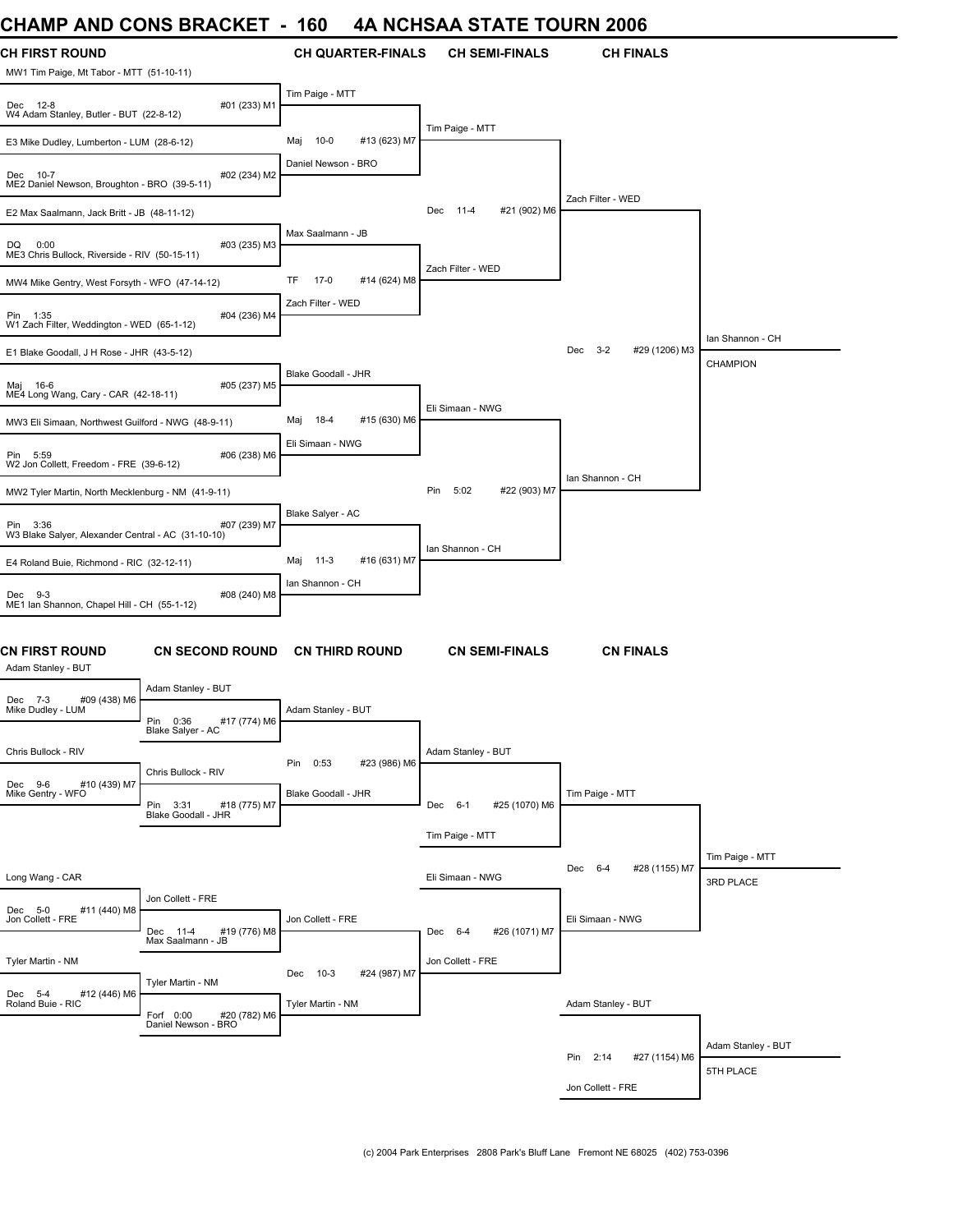# **CHAMP AND CONS BRACKET - 171 4A NCHSAA STATE TOURN 2006**

| UNAIWIT ANU UUNJ DRAUNEI                                                 |                                                | $\overline{\phantom{a}}$<br>17 L | 4A NUNJAA JIAIE IUUNN 4000  |                                 |                      |
|--------------------------------------------------------------------------|------------------------------------------------|----------------------------------|-----------------------------|---------------------------------|----------------------|
| <b>CH FIRST ROUND</b><br>MW1 Sherman White, West Forsyth - WFO (58-2-12) |                                                | <b>CH QUARTER-FINALS</b>         | <b>CH SEMI-FINALS</b>       | <b>CH FINALS</b>                |                      |
| Maj 11-1<br>W4 Adam Dehart, Reynolds, Ac - ACR (33-8-12)                 | #01 (257) M1                                   | Sherman White - WFO              |                             |                                 |                      |
| ME3 Tyler Wilson, East Chapel Hill - ECH (32-9-12)                       |                                                | 13-6<br>#13 (632) M8<br>Dec      | Sherman White - WFO         |                                 |                      |
| $Dec$ 3-2<br>E2 Chris Parker, Pine Forest - PF (39-10-12)                | #02 (258) M2                                   | Tyler Wilson - ECH               |                             |                                 |                      |
|                                                                          |                                                |                                  | #21 (904) M8<br>Maj<br>14-1 | Sherman White - WFO             |                      |
| ME2 John Haynes, Northern Durham - ND (53-14-12)                         |                                                | John Haynes - ND                 |                             |                                 |                      |
| Dec 6-3<br>E3 Keith Farrington, Douglas Byrd - DB (30-10-11)             | #03 (259) M3                                   |                                  |                             |                                 |                      |
| MW4 Chris Lutz, Grimsley - GRM (43-7-12)                                 |                                                | OT<br>$9-7$<br>#14 (638) M6      | John Haynes - ND            |                                 |                      |
| Pin 3:34<br>W1 Bryan Cirulis, East Mecklenberg - EM (40-9-12)            | #04 (260) M4                                   | Bryan Cirulis - EM               |                             |                                 |                      |
| ME1 Brian O' Boyle, Leesville Road - LRD (54-6-12)                       |                                                |                                  |                             | $7 - 3$<br>#29 (1209) M3<br>Dec | Austin Trotman - MTT |
| Pin 3:19<br>E4 Cameron Atkins, Laney High - LAN (22-11-11)               | #05 (261) M5                                   | Brian O' Boyle - LRD             |                             |                                 | <b>CHAMPION</b>      |
| MW3 Ben Cope, North Davidson - NDA (47-14-12)                            |                                                | $11-5$<br>#15 (639) M7<br>Dec    | Brian O' Boyle - LRD        |                                 |                      |
| Pin 4:27<br>W2 Jacob Charest, Butler - BUT (22-9-10)                     | #06 (262) M6                                   | Jacob Charest - BUT              |                             |                                 |                      |
| MW2 Austin Trotman, Mt Tabor - MTT (50-3-11)                             |                                                |                                  | #22 (910) M6<br>Maj<br>11-3 | Austin Trotman - MTT            |                      |
| Dec 9-2                                                                  | #07 (263) M7                                   | Austin Trotman - MTT             |                             |                                 |                      |
| W3 Michael Mark, South Mecklenberg - SM (35-9-12)                        |                                                |                                  | Austin Trotman - MTT        |                                 |                      |
| ME4 Sam Hoerdemann, Cary - CAR (49-7-11)                                 |                                                | #16 (640) M8<br>10-6<br>Dec      |                             |                                 |                      |
| Dec 4-3<br>E1 Glen Holmes, Pinecrest - PIN (43-9-11)                     | #08 (264) M8                                   | Glen Holmes - PIN                |                             |                                 |                      |
| CN FIRST ROUND<br>Adam Dehart - ACR                                      | <b>CN SECOND ROUND</b>                         | <b>CN THIRD ROUND</b>            | <b>CN SEMI-FINALS</b>       | <b>CN FINALS</b>                |                      |
| #09 (447) M7<br>Dec 3-1                                                  | Adam Dehart - ACR                              |                                  |                             |                                 |                      |
| Chris Parker - PF                                                        | Dec 4-0<br>#17 (783) M7<br>Glen Holmes - PIN   | Glen Holmes - PIN                |                             |                                 |                      |
| Keith Farrington - DB                                                    | Chris Lutz - GRM                               | 4:48<br>#23 (988) M8<br>Pin      | Glen Holmes - PIN           |                                 |                      |
| Pin 2:10<br>#10 (448) M8<br>Chris Lutz - GRM                             | Dec 4-2<br>#18 (784) M8<br>Jacob Charest - BUT | Chris Lutz - GRM                 | DQ<br>0:00<br>#25 (1072) M8 | John Haynes - ND                |                      |
|                                                                          |                                                |                                  | John Haynes - ND            |                                 |                      |
|                                                                          |                                                |                                  |                             | 0:00                            | Brian O' Boyle - LRD |
| Cameron Atkins - LAN                                                     |                                                |                                  | Brian O' Boyle - LRD        | Dft<br>#28 (1162) M6            | 3RD PLACE            |
| #11 (455) M7<br>Dec 5-2<br>Ben Cope - NDA                                | Ben Cope - NDA<br>Pin 3:26<br>#19 (791) M7     | Bryan Cirulis - EM               | Dec 4-2<br>#26 (1078) M6    | Brian O' Boyle - LRD            |                      |
| Michael Mark - SM                                                        | Bryan Cirulis - EM                             |                                  | Bryan Cirulis - EM          |                                 |                      |
|                                                                          | Michael Mark - SM                              | 4:10<br>Pin<br>#24 (994) M6      |                             |                                 |                      |
| Forf 0:00<br>#12 (456) M8<br>Sam Hoerdemann - CÀR                        | Pin 2:22<br>#20 (792) M8<br>Tyler Wilson - ECH | Michael Mark - SM                |                             | Glen Holmes - PIN               |                      |
|                                                                          |                                                |                                  |                             | #27 (1156) M8<br>$9-1$<br>Мај   | Glen Holmes - PIN    |
|                                                                          |                                                |                                  |                             |                                 | 5TH PLACE            |
|                                                                          |                                                |                                  |                             | Bryan Cirulis - EM              |                      |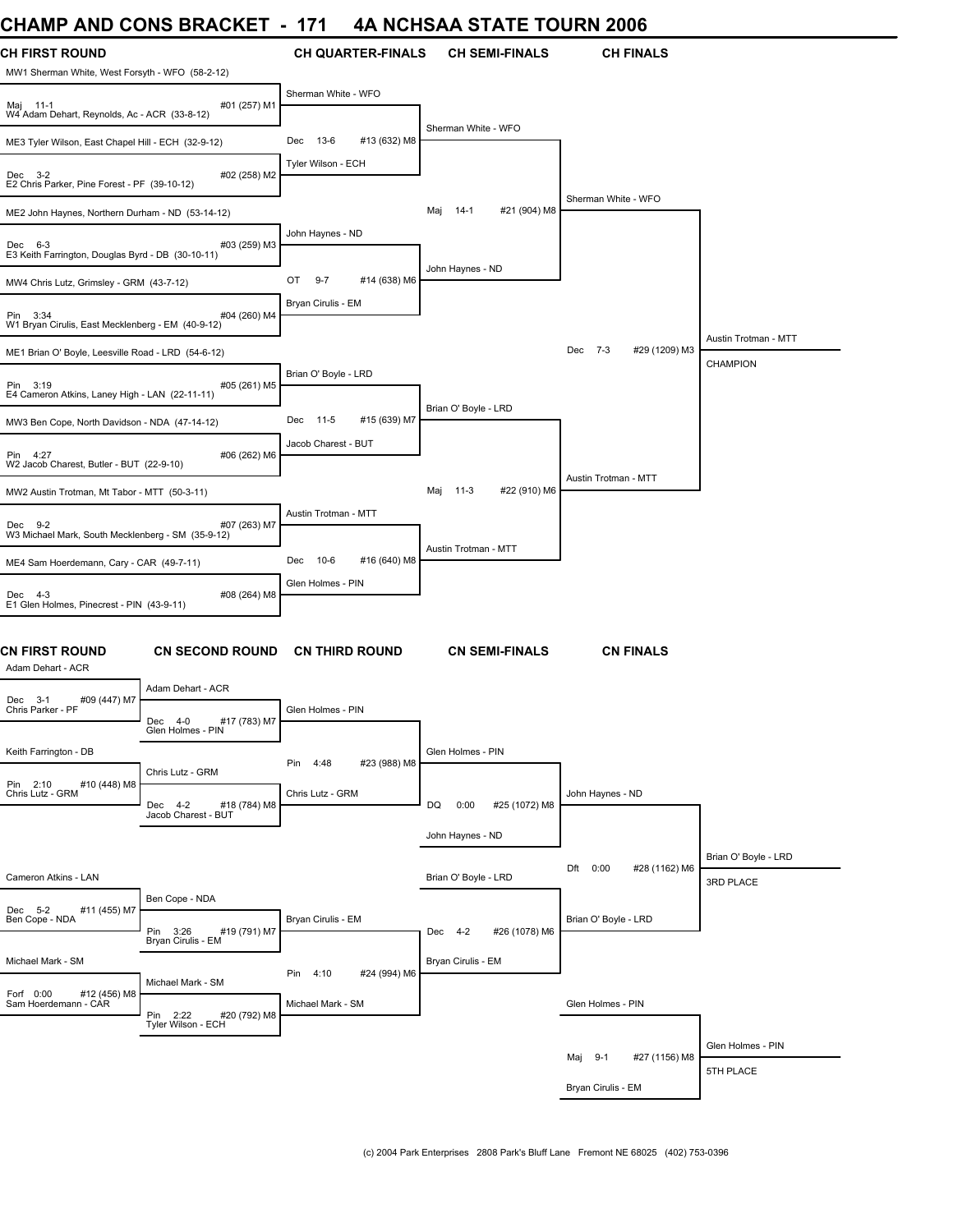# **CHAMP AND CONS BRACKET - 189 4A NCHSAA STATE TOURN 2006**

| VIIAIVIF AIVU<br><b>UUINO DINAUNLI</b>                                                      | ט ו                            | 4A NGLISAA STATE TOONN 2000    |                                 |                       |
|---------------------------------------------------------------------------------------------|--------------------------------|--------------------------------|---------------------------------|-----------------------|
| <b>CH FIRST ROUND</b><br>MW1 Alan Carter, Northwest Guilford - NWG (57-1-12)                | <b>CH QUARTER-FINALS</b>       | <b>CH SEMI-FINALS</b>          | <b>CH FINALS</b>                |                       |
| #01 (281) M1<br>Maj 14-1<br>E4 Quan Morgan, Richmond - RIC (27-11-12)                       | Alan Carter - NWG              |                                |                                 |                       |
| ME3 Cedric Carter, Riverside - RIV (46-12-10)                                               | Pin<br>4:56<br>#13 (646) M6    | Alan Carter - NWG              |                                 |                       |
| #02 (282) M2<br>Dec 9-5<br>W2 Colby Harden, South Mecklenberg - SM (34-5-12)                | Colby Harden - SM              |                                |                                 |                       |
| ME2 Jordan Carey, Smithfield Selma - SS (43-10-12)                                          |                                | Dec 5-4<br>#21 (911) M7        | Alan Carter - NWG               |                       |
| Dec 7-2<br>#03 (283) M3<br>W3 Denisen Paiva, East Mecklenberg - EM (41-9-10)                | Jordan Carey - SS              |                                |                                 |                       |
| MW4 Brian Richardson, West Charlotte - WC (38-10-12)                                        | Pin<br>3:42<br>#14 (647) M7    | Jordan Carey - SS              |                                 |                       |
| Pin 3:29<br>#04 (284) M4<br>E1 Chris Murdock, Douglas Byrd - DB (42-9-12)                   | Brian Richardson - WC          |                                |                                 |                       |
| ME1 Mike Kowalczyk, Green Hope - GH (49-4-12)                                               |                                |                                | $3 - 2$<br>Dec<br>#29 (1212) M3 | Anthony Clinton - MTT |
| #05 (285) M5<br>Forf 0:00<br>W4 Travis Davis, Harding - HAR (30-15-10)                      | Mike Kowalczyk - GH            |                                |                                 | <b>CHAMPION</b>       |
| E3 James Roberts, Laney High - LAN (46-6-11)                                                | Dec<br>$4 - 3$<br>#15 (648) M8 | Anthony Clinton - MTT          |                                 |                       |
| #06 (286) M6<br>OT 7-5<br>MW2 Anthony Clinton, Mt Tabor - MTT (49-7-10)                     | Anthony Clinton - MTT          |                                |                                 |                       |
| E2 Justice Ike, Jack Britt - JB (36-9-11)                                                   |                                | Dec<br>$3 - 2$<br>#22 (912) M8 | Anthony Clinton - MTT           |                       |
| #07 (287) M7<br>Dec 7-4<br>MW3 Brandon Brothers, South Rowan - SR (51-10-12)                | Justice Ike - JB               |                                |                                 |                       |
| ME4 Tim Burns, Cary - CAR (27-16-12)                                                        | $10-2$<br>#16 (654) M6<br>Maj  | Jay Graessle - ACR             |                                 |                       |
|                                                                                             | Jay Graessle - ACR             |                                |                                 |                       |
| Maj 13-5<br>#08 (288) M8<br>W1 Jay Graessle, Reynolds, Ac - ACR (31-4-12)                   |                                |                                |                                 |                       |
| CN FIRST ROUND<br><b>CN SECOND ROUND</b><br>Quan Morgan - RIC                               | <b>CN THIRD ROUND</b>          | <b>CN SEMI-FINALS</b>          | <b>CN FINALS</b>                |                       |
| Quan Morgan - RIC<br>Pin 0:32<br>#09 (463) M7                                               |                                |                                |                                 |                       |
| Cedric Carter - RIV<br>TF<br>$20 - 5$<br>#17 (799) M7<br>Justice Ike - JB                   | Justice Ike - JB               |                                |                                 |                       |
| Denisen Paiva - EM<br>Chris Murdock - DB                                                    | #23 (995) M7<br>Dec 9-2        | Chris Murdock - DB             |                                 |                       |
| Dec 2-0<br>#10 (464) M8<br>Chris Murdock - DB<br>Dec 4-1<br>#18 (800) M8                    | Chris Murdock - DB             | Dec 4-2<br>#25 (1079) M7       | Chris Murdock - DB              |                       |
| Mike Kowalczyk - GH                                                                         |                                | Jordan Carey - SS              |                                 |                       |
|                                                                                             |                                |                                |                                 | Brandon Brothers - SR |
| Travis Davis - HAR                                                                          |                                | Jay Graessle - ACR             | Pin<br>4:06<br>#28 (1164) M8    | 3RD PLACE             |
| James Roberts - LAN<br>Forf 0:00<br>#11 (471) M7                                            | James Roberts - LAN            |                                | Brandon Brothers - SR           |                       |
| James Roberts - LAN<br>#19 (807) M7<br>Dec 11-7<br>Brian Richardson - WC                    |                                | Dec 6-3<br>#26 (1080) M8       |                                 |                       |
| Brandon Brothers - SR<br>Brandon Brothers - SR                                              | Dec 5-0<br>#24 (996) M8        | Brandon Brothers - SR          |                                 |                       |
| Pin 5:05<br>#12 (472) M8<br>Tim Burns - CAR<br>Dec 8-2<br>#20 (808) M8<br>Colby Harden - SM | Brandon Brothers - SR          |                                | Jordan Carey - SS               |                       |
|                                                                                             |                                |                                |                                 | Jay Graessle - ACR    |
|                                                                                             |                                |                                | Dec 5-2<br>#27 (1163) M7        | 5TH PLACE             |
|                                                                                             |                                |                                | Jay Graessle - ACR              |                       |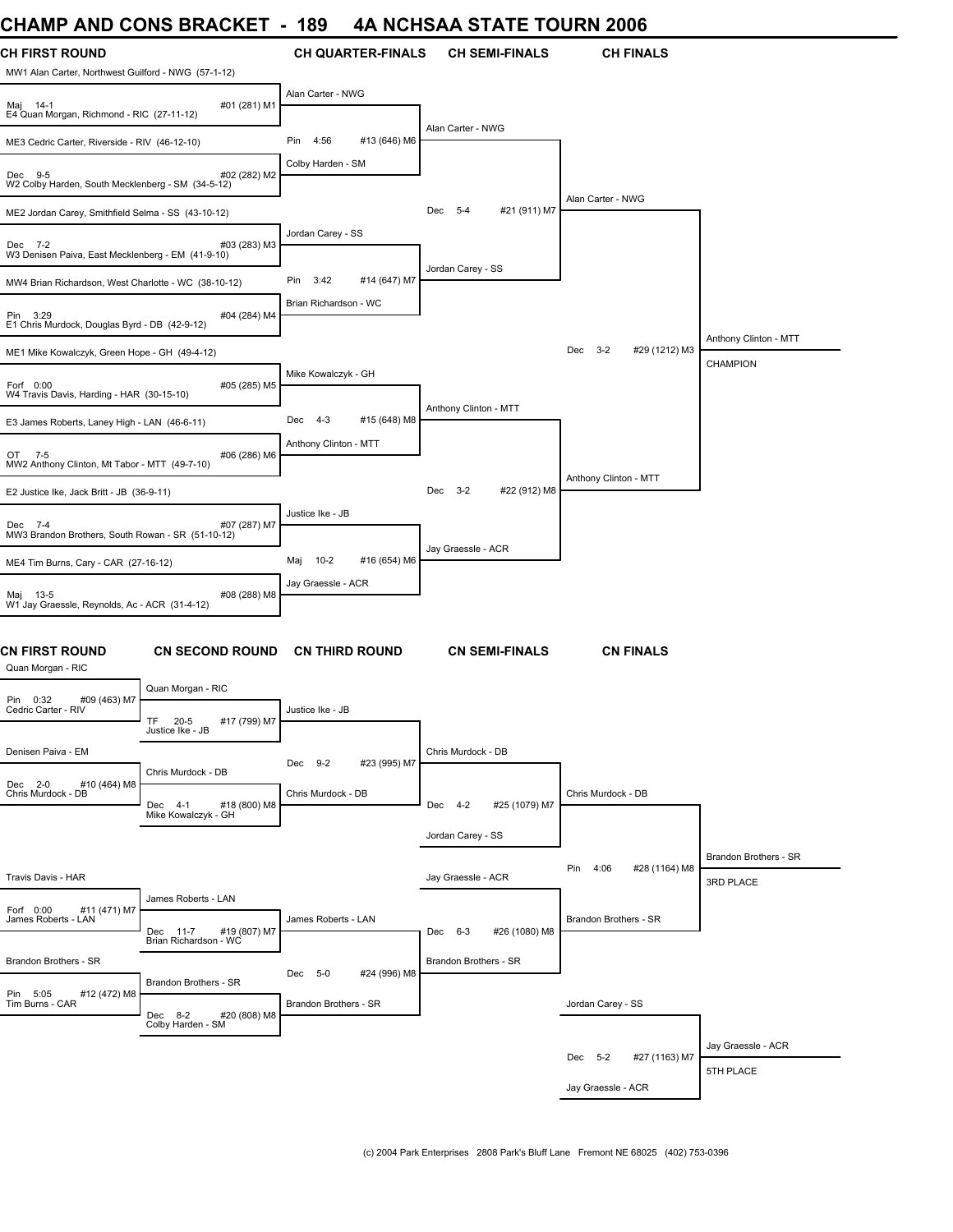# **CHAMP AND CONS BRACKET - 215 4A NCHSAA STATE TOURN 2006**

| UNAIVIL AND UUNJ DRAUNE I                                                      |                                                    | - 419                 |                          |                       |                                 | 4A NUNJAA JIAIE IUUKN 4000    |                                    |
|--------------------------------------------------------------------------------|----------------------------------------------------|-----------------------|--------------------------|-----------------------|---------------------------------|-------------------------------|------------------------------------|
| <b>CH FIRST ROUND</b><br>MW1 Jesse Cooper, Mt Tabor - MTT (40-13-11)           |                                                    |                       | <b>CH QUARTER-FINALS</b> | <b>CH SEMI-FINALS</b> |                                 | <b>CH FINALS</b>              |                                    |
| #01 (305) M1<br>Dec 6-5<br>W4 Kevin Driscoll, Alexander Central - AC (26-7-11) |                                                    | Jesse Cooper - MTT    |                          |                       |                                 |                               |                                    |
| E3 Talon Calder, South View - SV (32-13-11)                                    |                                                    | 8-4<br>Dec            | #13 (655) M7             | Jesse Cooper - MTT    |                                 |                               |                                    |
| #02 (306) M2<br>Pin 4:45<br>ME2 Stephen Oakley, Person - PER (38-5-12)         |                                                    | Stephen Oakley - PER  |                          |                       |                                 |                               |                                    |
| E2 Kyle Weible, Laney High - LAN (29-2-12)                                     |                                                    |                       |                          | $4 - 3$<br>Dec        | #21 (918) M6                    | Kyle Weible - LAN             |                                    |
| Dec 3-2<br>ME3 Trevor Dixon, Cary - CAR (39-17-11)                             | #03 (307) M3                                       | Kyle Weible - LAN     |                          |                       |                                 |                               |                                    |
| MW4 Clifton Davis, North Forsyth - NF (22-12-12)                               | Dec 4-2                                            | #14 (656) M8          | Kyle Weible - LAN        |                       |                                 |                               |                                    |
| #04 (308) M4<br>Pin 5:11<br>W1 Greg Heavner, East Burke - EB (29-5-12)         |                                                    | Greg Heavner - EB     |                          |                       |                                 |                               |                                    |
| E1 Michael Peterson, Seventy First - 71 (44-2-12)                              |                                                    |                       |                          |                       | $3 - 2$<br>#29 (1215) M3<br>Dec | Garrett Parks - DC            |                                    |
| Pin 0:34<br>#05 (309) M5<br>ME4 Morgan Cross, Leesville Road - LRD (39-19-11)  |                                                    | Michael Peterson - 71 |                          |                       |                                 |                               | CHAMPION                           |
| MW3 Josh Downs, West Forsyth - WFO (46-14-11)                                  | Pin<br>3:32                                        | #15 (662) M6          | Michael Peterson - 71    |                       |                                 |                               |                                    |
| #06 (310) M6<br>Dec 5-3<br>W2 Chris Smith, East Gaston - EG (48-11-11)         |                                                    | Josh Downs - WFO      |                          |                       |                                 |                               |                                    |
| MW2 Garrett Parks, Davie County - DC (49-3-12)                                 |                                                    |                       |                          | Pin<br>1:25           | #22 (919) M7                    | Garrett Parks - DC            |                                    |
| Pin 2:45<br>#07 (311) M7<br>W3 Dakota Slagle, Reynolds, Ac - ACR (48-7-12)     |                                                    | Garrett Parks - DC    |                          |                       |                                 |                               |                                    |
| E4 Gabriel Mcculler, J H Rose - JHR (33-12-12)                                 |                                                    | Dec 9-6               | #16 (663) M7             | Garrett Parks - DC    |                                 |                               |                                    |
| Maj 12-3<br>#08 (312) M8<br>ME1 Chad Mcduffie, Fuguay Varina - FV (41-7-11)    |                                                    | Chad Mcduffie - FV    |                          |                       |                                 |                               |                                    |
| CN FIRST ROUND<br><b>CN SECOND ROUND</b><br>Kevin Driscoll - AC                |                                                    |                       | <b>CN THIRD ROUND</b>    | <b>CN SEMI-FINALS</b> |                                 | <b>CN FINALS</b>              |                                    |
| Pin 2:59 ;<br>Talon Calder - SV<br>#09 (479) M7                                | Talon Calder - SV                                  |                       |                          |                       |                                 |                               |                                    |
|                                                                                | Dec 7-6<br>#17 (815) M7<br>Chad Mcduffie - FV      | Chad Mcduffie - FV    |                          |                       |                                 |                               |                                    |
| Trevor Dixon - CAR                                                             | Trevor Dixon - CAR                                 | Maj 17-7              | #23 (1002) M6            | Trevor Dixon - CAR    |                                 |                               |                                    |
| Pin 3:16<br>#10 (480) M8<br>Clifton Davis - NF                                 | OT<br>$4 - 3$<br>#18 (816) M8<br>Josh Downs - WFO  | Trevor Dixon - CAR    |                          | Pin 2:34              | #25 (1086) M6                   | Trevor Dixon - CAR            |                                    |
|                                                                                |                                                    |                       |                          | Jesse Cooper - MTT    |                                 |                               |                                    |
| Morgan Cross - LRD                                                             |                                                    |                       |                          | Michael Peterson - 71 |                                 | #28 (1171) M7<br>$9-0$<br>Maj | Michael Peterson - 71<br>3RD PLACE |
| Pin 2:28<br>Chris Smith - EG<br>#11 (487) M7                                   | Chris Smith - EG                                   |                       |                          |                       |                                 |                               |                                    |
|                                                                                | OT<br>$5 - 4$<br>#19 (823) M7<br>Greg Heavner - EB | Greg Heavner - EB     |                          | Pin 0:46              | #26 (1087) M7                   | Michael Peterson - 71         |                                    |
| Dakota Slagle - ACR                                                            | Gabriel Mcculler - JHR                             | 16-4<br>Maj           | #24 (1003) M7            | Greg Heavner - EB     |                                 |                               |                                    |
| Dec 7-2<br>#12 (488) M8<br>Gabriel Mcculler - JHR                              | Pin 1:55<br>#20 (824) M8<br>Stephen Oakley - PER   | Stephen Oakley - PER  |                          |                       |                                 | Jesse Cooper - MTT            |                                    |
|                                                                                |                                                    |                       |                          |                       |                                 |                               | Jesse Cooper - MTT                 |
|                                                                                |                                                    |                       |                          |                       |                                 | Dec 12-6<br>#27 (1170) M6     | 5TH PLACE                          |
|                                                                                |                                                    |                       |                          |                       |                                 | Greg Heavner - EB             |                                    |